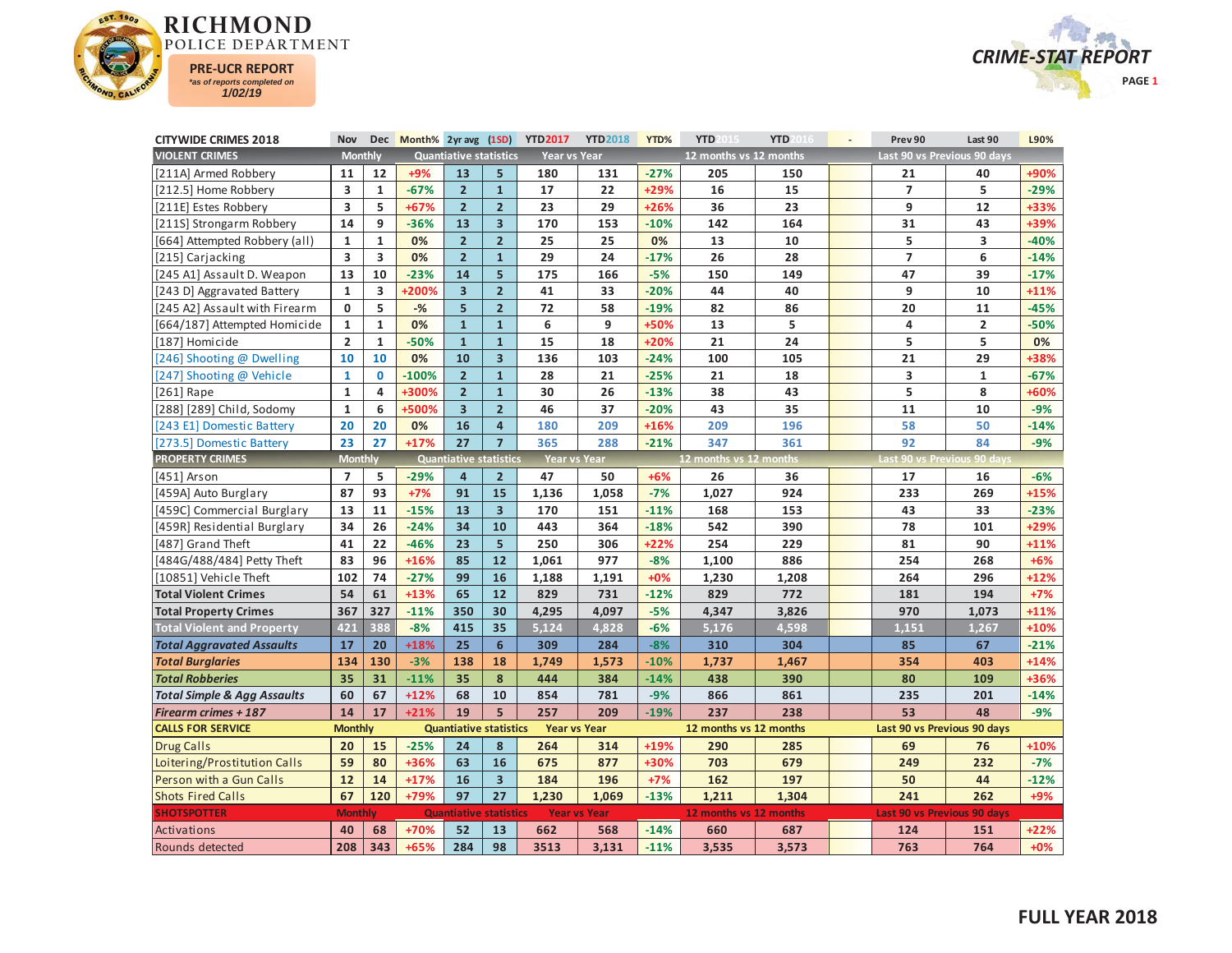







## **FULL YEAR 2018**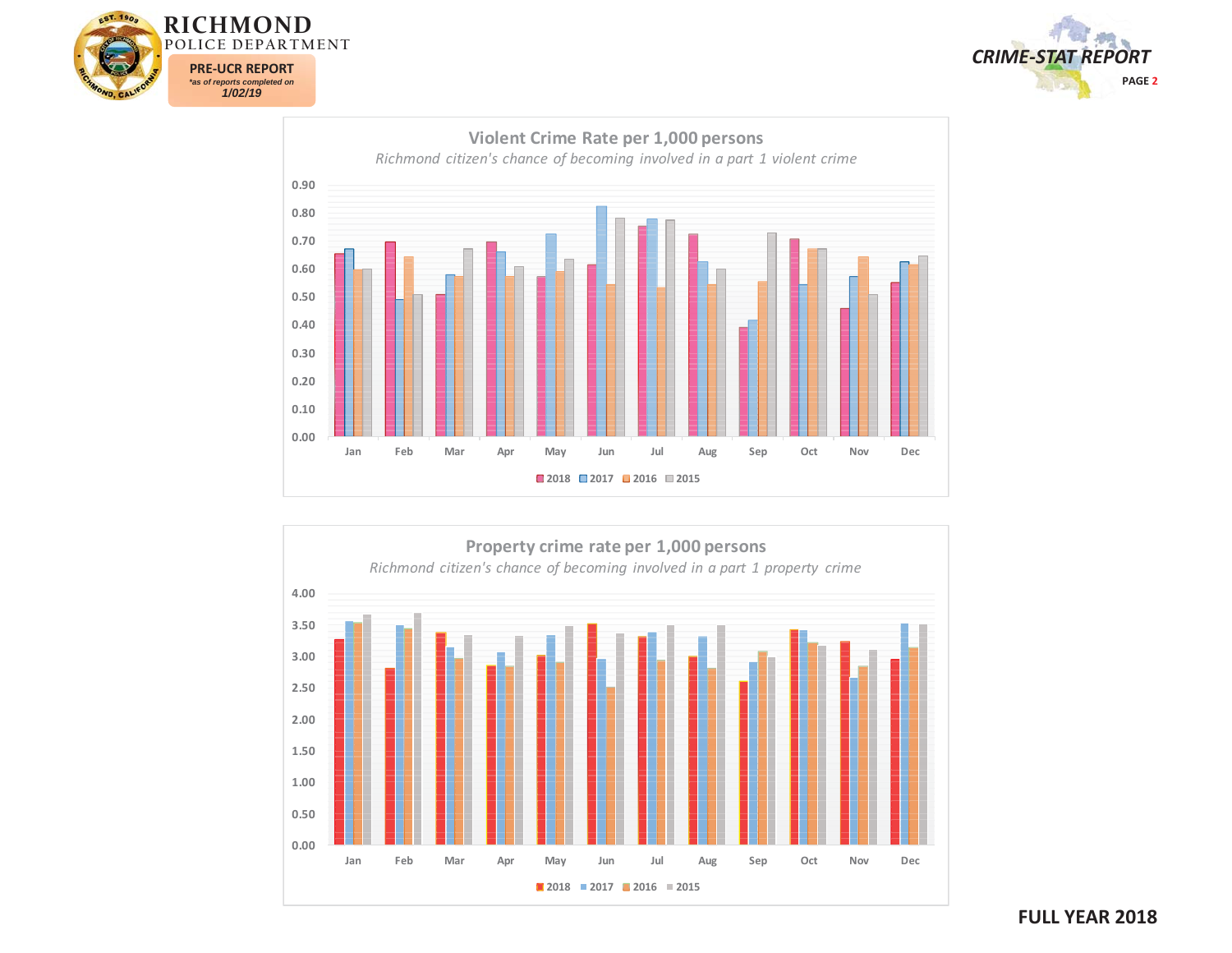



| <b>CENTRAL PART 1 CRIMES</b>      | Jan                     |                         | Feb   Mar               | Apr                     | May                     | Jun                     | Jul                     | Aug                     | Sep                     |                | Oct Nov                 | Dec                     | Month<br>% | 2 year<br>avg           | <b>SD</b><br>(1SD)      |                                            | YTD2017   YTD2018 | <b>YTD</b><br>% | <b>YTD</b>              | <b>YTD</b>     | Last 90<br>Previous     | Last 90<br>Current | L90<br>% |
|-----------------------------------|-------------------------|-------------------------|-------------------------|-------------------------|-------------------------|-------------------------|-------------------------|-------------------------|-------------------------|----------------|-------------------------|-------------------------|------------|-------------------------|-------------------------|--------------------------------------------|-------------------|-----------------|-------------------------|----------------|-------------------------|--------------------|----------|
| <b>VIOLENT CRIMES</b>             |                         |                         |                         |                         |                         |                         | <b>Monthly</b>          |                         |                         |                |                         |                         |            |                         |                         | Quantiative statistics Year vs Year        |                   |                 | 12 months vs 12 months  |                | Last 90 davs            |                    |          |
| [211A] Armed Robbery              | 6                       | 3                       | $\mathbf 0$             | $\overline{2}$          | 4                       | $\mathbf{1}$            | 3                       | $\overline{2}$          | $\overline{2}$          | 4              | 4                       | $\overline{\mathbf{3}}$ | $-25%$     | $\overline{4}$          | $\overline{2}$          | 54                                         | 32                | $-41%$          | 63                      | 55             | 8                       | 9                  | +13%     |
| [212.5] Home Robbery              | $\mathbf{0}$            | $\mathbf{0}$            | $\mathbf{0}$            | $\mathbf{0}$            | $\mathbf{0}$            | $\mathbf{0}$            | $\mathbf{0}$            | $\overline{2}$          | $\mathbf{1}$            | $\mathbf{0}$   | $\mathbf{0}$            | $\mathbf{0}$            | $-$ %      | $\mathbf{0}$            | $\mathbf{1}$            | 3                                          | 4                 | +33%            | $\overline{2}$          | 6              | $\overline{2}$          | $\overline{2}$     | 0%       |
| [211E] Estes Robbery              | $\mathbf{0}$            | $\mathbf{0}$            | $\mathbf{1}$            | $\mathbf{1}$            | $\mathbf{0}$            | $\mathbf{0}$            | $\mathbf{0}$            | $\mathbf{1}$            | $\mathbf{0}$            | $\mathbf{0}$   | $\mathbf{1}$            | $\mathbf{1}$            | 0%         | $\mathbf 0$             | 0                       | 3                                          | 4                 | +33%            | $\overline{7}$          | 4              | $\mathbf{1}$            | $\mathbf{1}$       | 0%       |
| [211S] Strongarm Robbery          | $\overline{2}$          | $\overline{\mathbf{3}}$ | $\overline{2}$          | $\overline{7}$          | $\overline{4}$          | 8                       | $\overline{4}$          | 5 <sup>1</sup>          | $\overline{5}$          | 12             | $6\phantom{1}6$         | $\overline{1}$          | $-83%$     | 5                       | $\overline{2}$          | 56                                         | 59                | $+5%$           | 41                      | 47             | 17                      | 22                 | +29%     |
| [664/211] Attempted Robbery       | $\mathbf{1}$            | $\mathbf{0}$            | $\mathbf{0}$            | $\mathbf{0}$            | $\mathbf{1}$            | $\mathbf{0}$            | 2 <sup>2</sup>          | $\mathbf 1$             | $\mathbf{0}$            | $\mathbf{0}$   | $\mathbf{1}$            | $\mathbf{0}$            | $-100%$    | $\mathbf{1}$            | $\mathbf{1}$            | 8                                          | 8                 | 0%              | 4                       | 4              | $\overline{\mathbf{3}}$ | $\mathbf{1}$       | $-67%$   |
| [215] Carjacking                  | $\mathbf{1}$            | $\mathbf 1$             | $\mathbf{1}$            | $\mathbf{1}$            | $\mathbf{1}$            | $\mathbf{1}$            | $\mathbf{1}$            | $\mathbf{0}$            | $\overline{1}$          | $\mathbf{0}$   | $\mathbf{0}$            | $\mathbf{1}$            | $-9/6$     | $\mathbf{1}$            | $\mathbf{1}$            | 9                                          | 9                 | 0%              | 11                      | 12             | $\overline{\mathbf{3}}$ | $\mathbf{1}$       | $-67%$   |
| [245 A1] Assault D. Weapon        | 5                       | $6\phantom{1}$          | $\overline{7}$          | $\overline{2}$          | $\overline{4}$          | 6                       | 8                       | $\overline{2}$          | $\overline{7}$          | $6\phantom{1}$ | $\overline{\mathbf{3}}$ | $\overline{4}$          | +33%       | 5                       | $\overline{2}$          | 61                                         | 70                | $+15%$          | 48                      | 58             | 19                      | 16                 | $-16%$   |
| [243 D] Aggravated Battery        | $\mathbf{1}$            | $\mathbf 1$             | $\mathbf{0}$            | $\overline{\mathbf{3}}$ | $\mathbf{0}$            | $\overline{2}$          | 3 <sup>1</sup>          | $\mathbf{1}$            | $\mathbf{1}$            | $\overline{3}$ | $\mathbf{0}$            | $\mathbf{1}$            | $-$ %      | $\mathbf{1}$            | $\mathbf{1}$            | $\overline{7}$                             | 16                | +129%           | 15                      | 14             | 6                       | 4                  | $-33%$   |
| [245 A2] Assault with Firearm     | 5                       | $\mathbf 2$             | $\overline{2}$          | $\mathbf{1}$            | $\overline{\mathbf{3}}$ | $\mathbf{0}$            | 3 <sup>1</sup>          | 5                       | $\mathbf{1}$            | $\overline{4}$ | $\mathbf{0}$            | $\overline{2}$          | $-%$       | $\overline{\mathbf{3}}$ | $\overline{2}$          | 30                                         | 29                | $-3%$           | 28                      | 34             | 8                       | 5                  | $-38%$   |
| [664/187] Attempted Homicide      | $\mathbf{0}$            | $\mathbf 1$             | $\mathbf{0}$            | $\mathbf{0}$            | $\mathbf{0}$            | $\mathbf{0}$            | $\mathbf{0}$            | $\mathbf{1}$            | $\mathbf{1}$            | $\mathbf{0}$   | $\mathbf{0}$            | $\mathbf{0}$            | $-$ %      | $\mathbf{0}$            | $\mathbf{0}$            | $\mathbf{1}$                               | 4                 | +300%           | $\overline{\mathbf{3}}$ | $\overline{2}$ | $\overline{2}$          | $\mathbf{1}$       | $-50%$   |
| [187] Homicide                    | $\mathbf{0}$            | $\mathbf 0$             | $\mathbf{0}$            | $\pmb{0}$               | $\mathbf{1}$            | $\mathbf{1}$            | $\mathbf{0}$            | $\overline{4}$          | $\mathbf{0}$            | $\mathbf{1}$   | $\mathbf{0}$            | $\mathbf{0}$            | $-$ %      | $\mathbf 0$             | $\mathbf{1}$            | 4                                          | $\overline{7}$    | $+75%$          | 4                       | $\overline{7}$ | 5                       | $\mathbf{1}$       | $-80%$   |
| [246] Shooting @ Dwelling         | 8                       | $\mathbf{1}$            | $6\overline{6}$         | $\overline{2}$          | $\overline{2}$          | $\overline{\mathbf{3}}$ | $\overline{2}$          | 5 <sup>1</sup>          | $\overline{\mathbf{3}}$ | $\overline{2}$ | 5                       | $\overline{5}$          | 0%         | $\overline{a}$          | $\overline{2}$          | 43                                         | 40                | $-7%$           | 34                      | 39             | 12                      | 10                 | $-17%$   |
| [247] Shooting @ Vehicle          | $\overline{2}$          | $\mathbf{1}$            | $\mathbf{1}$            | $\mathbf{1}$            | $\mathbf{0}$            | $\mathbf{1}$            | $\overline{2}$          | $\mathbf{1}$            | $\mathbf{0}$            | $\mathbf{0}$   | $\mathbf{0}$            | $\bf{0}$                | $-$ %      | $\mathbf{1}$            | $\mathbf 1$             | 8                                          | 9                 | +13%            | 13                      | 8              | 4                       | $\mathbf 0$        | $-100%$  |
| $[261]$ Rape                      | $\mathbf{0}$            | $\mathbf{1}$            | $\mathbf{1}$            | $\mathbf{1}$            | $\mathbf{1}$            | $\mathbf{0}$            | $\mathbf{0}$            | $\mathbf{0}$            | $\mathbf{1}$            | $\overline{2}$ | $\mathbf{1}$            | $\mathbf{0}$            | $-100%$    | $\mathbf{1}$            | $\mathbf{1}$            | 10                                         | 8                 | $-20%$          | 9                       | 11             | 0                       | $\overline{a}$     | $-$ %    |
| [288, 289] Child, Sodomy          | $\overline{2}$          | $\mathbf{0}$            | $\mathbf{0}$            | $\overline{2}$          | $\overline{\mathbf{3}}$ | $\mathbf{0}$            | $\overline{\mathbf{3}}$ | $\mathbf{1}$            | $\mathbf{1}$            | $\mathbf{0}$   | $\mathbf{0}$            | $\overline{3}$          | $-$ %      | $\mathbf{1}$            | $\mathbf{1}$            | 14                                         | 14                | 0%              | 19                      | 14             | 6                       | $\mathbf{1}$       | $-83%$   |
| [243 E1] Domestic Battery         | 6                       | 5                       | 10                      | 5 <sup>1</sup>          | $\overline{7}$          | $\overline{2}$          | 5                       | 10                      | 6                       | $\overline{2}$ | 8                       | $\overline{5}$          | $-38%$     | 5                       | $\overline{\mathbf{3}}$ | 41                                         | 69                | +68%            | 68                      | 67             | 17                      | 16                 | $-6%$    |
| [273.5] Domestic Battery          | 8                       | $\overline{2}$          | $\overline{7}$          | $6 \overline{6}$        | 5 <sup>1</sup>          | $\overline{9}$          | 8                       | 14                      | 8                       | 11             | $\overline{9}$          | 10                      | $+11%$     | 8                       | $\overline{\mathbf{3}}$ | 86                                         | 88                | $+2%$           | 109                     | 145            | 33                      | 28                 | $-15%$   |
| <b>PROPERTY CRIMES</b>            |                         |                         |                         |                         |                         |                         | <b>Monthly</b>          |                         |                         |                |                         |                         |            |                         |                         | Quantiative statistics Year vs Year        |                   |                 | 12 months vs 12 months  |                | Last 90 days            |                    |          |
| [451] Arson                       | $\overline{2}$          | $\mathbf{1}$            | $\mathbf{1}$            | $\overline{2}$          | $\mathbf{1}$            | $\overline{\mathbf{3}}$ | 4                       | 6                       | $\mathbf{0}$            | $\mathbf{0}$   | $\overline{2}$          | $\overline{2}$          | 0%         | $\overline{2}$          | $\mathbf{1}$            | 20                                         | 24                | $+20%$          | 8                       | 14             | 13                      | $\overline{2}$     | $-85%$   |
| [459A] Auto Burglary              | 13                      | 11                      | 14                      | $\overline{7}$          | $\overline{7}$          | 10                      | 15                      | 10                      | $6\overline{6}$         | $\overline{7}$ | 10                      | 8                       | $-20%$     | 11                      | $\overline{\mathbf{3}}$ | 132                                        | 110               | $-17%$          | 155                     | 176            | 35                      | 22                 | $-37%$   |
| [459C] Commercial Burglary        | $\overline{\mathbf{3}}$ | $\overline{2}$          | $\mathbf 0$             | $\mathbf{0}$            | $\mathbf{0}$            | $\overline{2}$          | $\mathbf{0}$            | $\overline{2}$          | $\overline{2}$          | $\mathbf{0}$   | $\mathbf{1}$            | $\mathbf{1}$            | 0%         | $\mathbf{1}$            | $\mathbf{1}$            | 12                                         | 12                | 0%              | 27                      | 18             | 4                       | 3                  | $-25%$   |
| [459R] Residential Burglary       | 5 <sup>5</sup>          | $\mathbf{1}$            | 9                       | $\boldsymbol{6}$        | 6                       | 2 <sup>2</sup>          | 2 <sup>2</sup>          | $\overline{\mathbf{3}}$ | $\mathbf{1}$            | $\overline{7}$ | 5 <sup>5</sup>          | 5                       | 0%         | 5                       | $\overline{\mathbf{3}}$ | 69                                         | 48                | $-30%$          | 95                      | 77             | $\overline{7}$          | 12                 | $+71%$   |
| [487] Grand Theft                 | 8                       | $\overline{\mathbf{a}}$ | $\overline{\mathbf{4}}$ | $\overline{\mathbf{4}}$ | $\overline{\mathbf{3}}$ | 5                       | $6\phantom{a}$          | 5 <sup>5</sup>          | 5                       | $6\phantom{1}$ | $\overline{7}$          | 5                       | $-29%$     | 5                       | $\overline{2}$          | 54                                         | 58                | $+7%$           | 43                      | 34             | 17                      | 18                 | $+6%$    |
| [484G/488/484] Petty Theft        | 10                      | 12                      | 19                      | $\overline{7}$          | 15                      | 11                      | 19                      | 15                      | 14                      | 16             | 17                      | 28                      | +65%       | 17                      | 5                       | 201                                        | 156               | $-22%$          | 208                     | 165            | 47                      | 47                 | 0%       |
| [10851] Vehicle Theft             | 49                      | 35                      | 45                      | 36                      | 34                      | 36                      | 21                      | 22                      | 13                      | 23             | 20                      | 11                      | $-45%$     | 28                      | 10                      | 305                                        | 339               | $+11%$          | 325                     | 326            | 79                      | 58                 | $-27%$   |
| <b>Total Violent Crimes</b>       | 23                      | 18                      | 14                      | 20                      | 22                      | 19                      | 27                      | 25                      | 21                      | 32             | 16                      | 16                      | 0%         | 22                      | 5                       | 260                                        | 264               | $+2%$           | 254                     | 268            | 80                      | 68                 | $-15%$   |
| <b>Total Property Crimes</b>      | 90                      | 66                      | 92                      | 62                      | 66                      | 69                      | 67                      | 63                      | 41                      | 59             | 62                      | 60                      | $-3%$      | 70                      | 12                      | 793                                        | 747               | $-6%$           | 861                     | 810            | 202                     | 162                | $-20%$   |
| <b>Total Violent and Property</b> | 11 <sup>2</sup>         |                         | 106                     |                         |                         |                         |                         |                         | 62                      |                |                         |                         | $-3%$      | 92                      | 13                      | 1,053                                      | 1.011             | $-4%$           | 1.115                   | 1.078          | 282                     | 230                | $-18%$   |
| <b>Total Aggravated Assaults</b>  | 11                      | 10                      | $\overline{9}$          | 6                       | 8                       | 9                       | 14                      | 13                      | 10                      | 14             | $\overline{\mathbf{3}}$ | $\overline{7}$          | +133%      | 9                       | $\overline{\mathbf{3}}$ | 103                                        | 126               | $+22%$          | 98                      | 115            | 40                      | 27                 | $-33%$   |
| <b>Total Burglaries</b>           | 21                      | 14                      | 23                      | 13                      | 13                      | 14                      | 17                      | 15                      | 9                       | 14             | 16                      | 14                      | $-13%$     | 18                      | $\overline{4}$          | 213                                        | 170               | $-20%$          | 277                     | 271            | 46                      | 37                 | $-20%$   |
| <b>Total Robberies</b>            | 10                      | $\overline{7}$          | $\overline{4}$          | 11                      | 10                      | 10                      | 10                      | 11                      | $\overline{9}$          | 16             | 12                      | $6\phantom{1}6$         | $-50%$     | 11                      | $\overline{\mathbf{3}}$ | 133                                        | 116               | $-13%$          | 128                     | 128            | 34                      | 36                 | $+6%$    |
|                                   |                         |                         |                         |                         |                         |                         |                         |                         |                         |                |                         |                         |            |                         |                         |                                            |                   |                 |                         |                |                         |                    |          |
| <b>CALLS FOR SERVICE</b>          |                         |                         |                         |                         |                         | <b>Monthly</b>          |                         |                         |                         |                |                         |                         |            |                         |                         | <b>Quantiative statistics Year vs Year</b> |                   |                 | 12 months vs 12 months  |                | Last 90 days            |                    |          |
| <b>Drugs</b>                      | 9                       | 5                       | 20                      | 16                      | 11                      | 5                       | 9                       | $\overline{7}$          | 13                      | 9              | $\overline{7}$          | $\overline{4}$          | $-43%$     | 8                       | 4                       | 82                                         | 115               | +40%            | 104                     | 93             | 29                      | 20                 | $-31%$   |
| Loitering 647B                    | 13                      | 10                      | 11                      | 17                      | 22                      | 20                      | 13                      | $\overline{7}$          | 19                      | 15             | $\overline{7}$          | 8                       | $+14%$     | 15                      | 5                       | 197                                        | 162               | $-18%$          | 221                     | 163            | 39                      | 30                 | $-23%$   |
| Person with gun                   | $\overline{4}$          | $\overline{a}$          | $\overline{\mathbf{4}}$ | 12                      | 8                       | $6\phantom{1}$          | 9 <sup>°</sup>          | $\overline{\mathbf{4}}$ | 5                       | $\overline{4}$ | $\overline{a}$          | 5                       | $+25%$     | 6                       | $\overline{2}$          | 64                                         | 69                | $+8%$           | 64                      | 85             | 18                      | 13                 | $-28%$   |
| <b>Shooting</b>                   | 55                      | 28                      | 33                      | 30                      | 43                      | 43                      | 35                      | 40                      | 32                      | 21             | 28                      | 43                      | $+54%$     | 36                      | 10                      | 443                                        | 431               | $-3%$           | 457                     | 474            | 107                     | 92                 | $-14%$   |
| <b>SHOTSPOTTER</b>                |                         |                         |                         |                         | <b>Monthly</b>          |                         |                         |                         |                         |                |                         |                         |            |                         |                         | <b>Quantiative statistics Year vs Year</b> |                   |                 | 12 months vs 12 months  |                | Last 90 days            |                    |          |
| Activations                       | 35                      | 17                      | 22                      | 24                      | 31                      | 25                      | 25                      | 31                      | 31                      | 17             | 23                      | 32                      | +39%       | 26                      | 6                       | 269                                        | 281               | $+4%$           | 335                     | 327            | 87                      | 72                 | $-17%$   |
| Rounds Detected                   | 223                     | 149                     | 157                     | 93                      | 102                     | 142                     | 136                     | 219                     | 82                      | 101            | 91                      | 165                     | $+81%$     | 137                     | 53                      | 1,356                                      | 1,495             | $+10%$          | 1,746                   | 1,766          | 437                     | 357                | $-18%$   |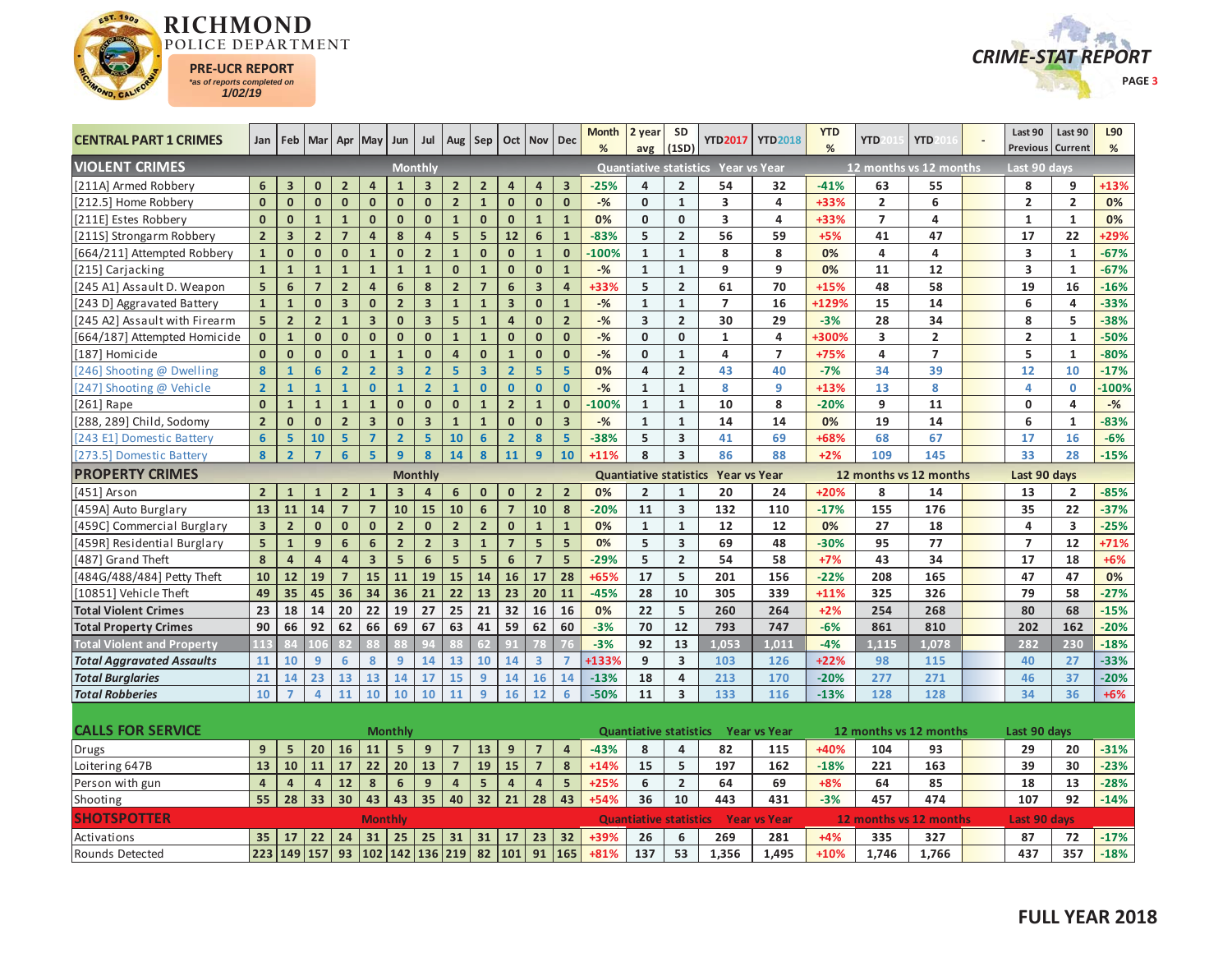



| <b>BEAT 4 CENTRAL</b>               | <b>Nov</b>     | <b>Dec</b>     | +/-            | <b>MON % YoY17 YoY18</b> |                         |                      | $+/-$ % |                | $L90P$ L90N             | $+/-$ % |
|-------------------------------------|----------------|----------------|----------------|--------------------------|-------------------------|----------------------|---------|----------------|-------------------------|---------|
| <b>Violent Crimes</b>               |                |                |                |                          |                         | <b>YOY 2017-2018</b> |         |                | LAST90DAYS              |         |
| Robbery 211A Armed                  | 2              | 2              | 0              | 0%                       | 24                      | 15                   | $-38%$  | 3              | 4                       | +33%    |
| Robbery 212.5 Home                  | 0              | 0              | 0              | $-$ %                    | $\mathbf{1}$            | 0                    | $-100%$ | 0              | 0                       | $-%$    |
| Robbery 211 Estes                   | 0              | 0              | 0              | $-%$                     | $\mathbf{1}$            | 0                    | $-100%$ | 0              | 0                       | $-%$    |
| Robbery 211S Strongarm              | 3              | 0              | $-3$           | $-100%$                  | 31                      | 20                   | $-35%$  | 4              | 9                       | +125%   |
| Robbery 664/211 Attempt             | 0              | 0              | 0              | $-\frac{9}{6}$           | 0                       | $\mathbf{1}$         | $-$ %   | 0              | 0                       | $-%$    |
| Carjacking 215                      | 0              | $\overline{1}$ | $\mathbf{1}$   | $-%$                     | $\overline{\mathbf{c}}$ | 4                    | +100%   | 0              | $\mathbf{1}$            | $-%$    |
| Assault DW 245 A1                   | 0              | 0              | 0              | $-%$                     | 17                      | 18                   | $+6%$   | 3              | 1                       | $-67%$  |
| Aggravated Battery 243 D            | 0              | 0              | 0              | $-%$                     | $\mathbf 1$             | 3                    | +200%   | 1              | $\mathbf{1}$            | 0%      |
| Assault Firearm 245 A2              | 0              | 1              | $\mathbf 1$    | $-%$                     | 5                       | 8                    | +60%    | 2              | 1                       | $-50%$  |
| Attempt Homicide 664/187            | 0              | 0              | 0              | $-$ %                    | 0                       | 0                    | -%      | 0              | 0                       | $-%$    |
| Homicide 187                        | 0              | 0              | 0              | $-%$                     | 0                       | $\mathbf{1}$         | $-%$    | 1              | 0                       | $-100%$ |
| Shooting @ Dwelling 246             | $\overline{2}$ | $\overline{2}$ | 0              | 0%                       | 15                      | 18                   | +20%    | 3              | 4                       | +33%    |
| Shooting @ Vehicle 247              | 0              | 0              | 0              | $-$ %                    | 5                       | 3                    | $-40%$  | 2              | 0                       | $-100%$ |
| Rape 261                            | 1              | 1              | 0              | 0%                       | 7                       | 4                    | $-43%$  | 0              | 3                       | $-%$    |
| Child, Sodomy 288 289               | 0              | 2              | $\overline{2}$ | $-$ %                    | 6                       | 8                    | $+33%$  | 3              | $\overline{\mathbf{2}}$ | $-33%$  |
| Battery 243 E1                      | 4              | 2              | $-2$           | $-50%$                   | 14                      | 20                   | +43%    | 3              | 6                       | +100%   |
| Battery 273.5                       | 5              | 3              | $-2$           | $-40%$                   | 23                      | 34                   | +48%    | 12             | 9                       | $-25%$  |
| <b>Property Crimes</b>              |                |                |                |                          |                         | YOY 2017-2018        |         | LAST90DAYS     |                         |         |
| Arson 451                           | 0              | 2              | 2              | $-%$                     | 8                       | 10                   | $+25%$  | 3              | 2                       | $-33%$  |
| Auto Burglary 459 A                 | 4              | $\overline{2}$ | $-2$           | $-50%$                   | 35                      | 42                   | $+20%$  | 10             | 9                       | $-10%$  |
| Commercial Burglary 459 C           | 0              | 0              | 0              | $-%$                     | $\mathbf{1}$            | 3                    | +200%   | 0              | 0                       | $-%$    |
| Residential Burglary 459 R          | 1              | 3              | $\overline{2}$ | +200%                    | 24                      | 20                   | $-17%$  | 3              | 6                       | +100%   |
| Grand Theft 487                     | 3              | 0              | $-3$           | $-100%$                  | 15                      | 15                   | 0%      | 5              | 5                       | 0%      |
| Petty Theft 484 488                 | 5              | 15             | 10             | +200%                    | 69                      | 54                   | $-22%$  | 13             | 25                      | +92%    |
| Vehicle Theft 10851                 | 10             | 4              | -6             | $-60%$                   | 125                     | 116                  | $-7%$   | 14             | 20                      | +43%    |
| <b>Total Violent Crimes</b>         | 6              | 7              | $\mathbf{1}$   | $+17%$                   | 95                      | 82                   | $-14%$  | 17             | 22                      | $+29%$  |
| <b>Total Property Crimes</b>        | 23             | 26             | 3              | $+13%$                   | 277                     | 260                  | $-6%$   | 48             | 67                      | +40%    |
| <b>Total Violent and Property</b>   | 29             | 33             | 4              | $+14%$                   | 372                     | 342                  | $-8%$   | 65             | 89                      | +37%    |
| <b>Total Burglaries</b>             | 5              | 5              | $\bf{0}$       | 0%                       | 60                      | 65                   | $+8%$   | 13             | 15                      | $+15%$  |
| <b>Percentage of Citywide</b>       | 4%             | 4%             | $+0%$          |                          | 3%                      | 4%                   |         | 4%             | 4%                      |         |
| <b>Total Robberies</b>              | 5              | 3              | $-2$           | $-40%$                   | 59                      | 40                   | $-32%$  | $\overline{7}$ | 14                      | +100%   |
| Percentage of Citywide              | 14%            | 10%            | $-5%$          |                          | 13%                     | 10%                  |         | 9%             | 13%                     |         |
| Vehicle Theft % Citywide            | 10%            | 5%             | $-4%$          |                          | 11%                     | 10%                  |         | 5%             | 7%                      |         |
| <b>Calls for Service</b>            |                |                |                |                          |                         | YOY 2017-2018        |         |                | LAST90DAYS              |         |
| Drugs                               | 1              | 0              | $-1$           | $-100%$                  | 9                       | 24                   | +167%   | 4              | 1                       | $-75%$  |
| Loitering 647B                      | $\mathbf{1}$   | 2              | $\mathbf{1}$   | +100%                    | 21                      | 35                   | $+67%$  | 11             | 5                       | $-55%$  |
| Person with gun                     | 1              | 1              | 0              | 0%                       | 20                      | 20                   | 0%      | 7              | 5                       | $-29%$  |
| Shooting                            | 6              | 14             | 8              | +133%                    | 131                     | 118                  | $-10%$  | 30             | 28                      | $-7%$   |
| Shotspotter                         |                |                |                |                          |                         | YOY 2017-2018        |         |                | LAST90DAYS              |         |
| Activations (SSA)                   | 6              | 13             | $\overline{7}$ | +117%                    | 97                      | 80                   | $-18%$  | 16             | 24                      | +50%    |
| Rounds Detected (SSR)               | 20             | 64             | 44             | +220%                    | 447                     | 456                  | $+2%$   | 109            | 103                     | $-6%$   |
| <b>Percentage of Citywide (SSA)</b> | 15%            | 19%            | 4%             |                          | 15%                     | 14%                  |         | 13%            | 16%                     |         |
| Percentage of Citywide (SSR)        | 10%            | 19%            | 9%             |                          | 13%                     | 15%                  |         | 14%            | 13%                     |         |

| <b>BEAT 5 CENTRAL</b>             | <b>Nov</b>              | <b>Dec</b>              | $+/-$                   | <b>MON % YoY17 YoY18</b> |                         |               | $+/-$ % |                         | $L90P$   L90N  | $+/-$ % |
|-----------------------------------|-------------------------|-------------------------|-------------------------|--------------------------|-------------------------|---------------|---------|-------------------------|----------------|---------|
| <b>Violent Crimes</b>             |                         |                         |                         |                          |                         | YOY 2017-2018 |         |                         | LAST90DAYS     |         |
| Robbery 211A Armed                | 1                       | 0                       | $-1$                    | $-100%$                  | 18                      | 7             | $-61%$  | 1                       | 2              | +100%   |
| Robbery 212.5 Home                | 0                       | 0                       | 0                       | $-%$                     | 0                       | 1             | $-%$    | 0                       | 1              | $-$ %   |
| Robbery 211 Estes                 | 0                       | 0                       | 0                       | $-$ %                    | 0                       | 1             | $-$ %   | 0                       | 0              | $-$ %   |
| Robbery 211S Strongarm            | 0                       | $\mathbf{1}$            | $\mathbf{1}$            | $-$ %                    | 5                       | 17            | +240%   | 5                       | 4              | $-20%$  |
| Robbery 664/211 Attempt           | 0                       | $\mathbf 0$             | 0                       | $-%$                     | $\overline{2}$          | 1             | $-50%$  | $\overline{1}$          | 0              | $-100%$ |
| Carjacking 215                    | 0                       | 0                       | 0                       | $-%$                     | 2                       | 3             | +50%    | $\mathbf{1}$            | 0              | $-100%$ |
| Assault DW 245 A1                 | 2                       | 0                       | $-2$                    | $-100%$                  | 18                      | 20            | $+11%$  | 6                       | 6              | 0%      |
| Aggravated Battery 243 D          | 0                       | 1                       | $\mathbf{1}$            | $-$ %                    | 1                       | 4             | +300%   | $\mathbf{1}$            | 1              | 0%      |
| Assault Firearm 245 A2            | 0                       | $\mathbf{0}$            | 0                       | $-$ %                    | 13                      | 8             | $-38%$  | 0                       | 2              | $-$ %   |
| Attempt Homicide 664/187          | 0                       | 0                       | 0                       | $-$ %                    | 1                       | 3             | +200%   | 2                       | 0              | $-100%$ |
| Homicide 187                      | 0                       | 0                       | 0                       | $-$ %                    | $\overline{2}$          | 4             | +100%   | $\overline{2}$          | 1              | $-50%$  |
| Shooting @ Dwelling 246           | 1                       | 1                       | 0                       | 0%                       | 18                      | 12            | $-33%$  | 2                       | 2              | 0%      |
| Shooting @ Vehicle 247            | 0                       | 0                       | 0                       | $-%$                     | $\mathbf{1}$            | 1             | 0%      | 0                       | 0              | $-$ %   |
| Rape 261                          | 0                       | 0                       | 0                       | $-%$                     | 1                       | 2             | +100%   | 0                       | 1              | $-%$    |
| Child, Sodomy 288 289             | 0                       | $\mathbf{1}$            | $\mathbf{1}$            | $-%$                     | $\overline{\mathbf{2}}$ | 5             | +150%   | $\overline{\mathbf{c}}$ | 0              | $-100%$ |
| Battery 243 E1                    | 3                       | $\overline{2}$          | $-1$                    | $-33%$                   | 17                      | 22            | +29%    | 6                       | 7              | $+17%$  |
| Battery 273.5                     | $\overline{2}$          | 3                       | $\mathbf{1}$            | +50%                     | 27                      | 30            | $+11%$  | 8                       | 10             | $+25%$  |
| <b>Property Crimes</b>            |                         |                         |                         |                          |                         | YOY 2017-2018 |         |                         | LAST90DAYS     |         |
| Arson 451                         | 1                       | 0                       | $-1$                    | $-100%$                  | 5                       | 8             | +60%    | $\overline{\mathbf{c}}$ | 1              | $-50%$  |
| Auto Burglary 459 A               | $\overline{2}$          | 3                       | $\mathbf{1}$            | +50%                     | 30                      | 26            | $-13%$  | 5                       | 4              | $-20%$  |
| Commercial Burglary 459 C         | 0                       | $\mathbf{1}$            | $\mathbf{1}$            | $-%$                     | 4                       | 5             | $+25%$  | $\mathbf{1}$            | 1              | 0%      |
| Residential Burglary 459 R        | $\overline{\mathbf{c}}$ | $\overline{2}$          | 0                       | 0%                       | 22                      | 12            | $-45%$  | $\overline{\mathbf{c}}$ | 4              | +100%   |
| Grand Theft 487                   | 3                       | 3                       | 0                       | 0%                       | 18                      | 22            | $+22%$  | 6                       | 8              | +33%    |
| Petty Theft 484 488               | 5                       | 3                       | $-2$                    | $-40%$                   | 43                      | 37            | $-14%$  | 10                      | 11             | $+10%$  |
| Vehicle Theft 10851               | 6                       | $\overline{\mathbf{c}}$ | $-4$                    | $-67%$                   | 86                      | 114           | +33%    | 27                      | 22             | $-19%$  |
| <b>Total Violent Crimes</b>       | $\overline{\mathbf{3}}$ | $\overline{\mathbf{3}}$ | 0                       | 0%                       | 65                      | 76            | $+17%$  | 21                      | 18             | $-14%$  |
| <b>Total Property Crimes</b>      | 19                      | 14                      | $-5$                    | $-26%$                   | 208                     | 224           | $+8%$   | 53                      | 51             | $-4%$   |
| <b>Total Violent and Property</b> | 22                      | 17                      | -5                      | $-23%$                   | 273                     | 300           | $+10%$  | 74                      | 69             | $-7%$   |
| <b>Total Burglaries</b>           | $\overline{\mathbf{4}}$ | $6\phantom{a}$          | $\overline{\mathbf{c}}$ | +50%                     | 56                      | 43            | $-23%$  | 8                       | 9              | $+13%$  |
| <b>Percentage of Citywide</b>     | 3%                      | 5%                      | $+2%$                   |                          | 3%                      | 3%            |         | 2%                      | 2%             |         |
| <b>Total Robberies</b>            | $\mathbf{1}$            | $\mathbf{1}$            | 0                       | 0%                       | 27                      | 30            | $+11%$  | 8                       | $\overline{7}$ | $-13%$  |
| Percentage of Citywide            | 3%                      | 3%                      | $+0%$                   |                          | 6%                      | 8%            |         | 10%                     | 6%             |         |
| <b>Vehicle Theft % Citywide</b>   | 6%                      | 3%                      | $-3%$                   |                          | 7%                      | 10%           |         | 10%                     | 7%             |         |
| <b>Calls for Service</b>          |                         |                         |                         |                          |                         | YOY 2017-2018 |         |                         | LAST90DAYS     |         |
| Drugs                             | 4                       | $\overline{\mathbf{c}}$ | $-2$                    | $-50%$                   | 30                      | 27            | $-10%$  | 3                       | 9              | +200%   |
| Loitering 647B                    | $\overline{2}$          | 1                       | $-1$                    | $-50%$                   | 49                      | 17            | $-65%$  | 4                       | 5              | $+25%$  |
| Person w/ Gun                     | 2                       | $\overline{\mathbf{2}}$ | 0                       | 0%                       | 13                      | 15            | +15%    | 1                       | 4              | +300%   |
| Shooting                          | 11                      | 12                      | $\mathbf{1}$            | +9%                      | 161                     | 157           | $-2%$   | 39                      | 30             | $-23%$  |
| Shotspotter                       |                         |                         |                         |                          |                         | YOY 2017-2018 |         |                         | LAST90DAYS     |         |
| Activations (SSA)                 | 9                       | $\overline{7}$          | $-2$                    | $-22%$                   | 144                     | 134           | $-7%$   | 38                      | 27             | $-29%$  |
| Rounds Detected (SSR)             | 44                      | 46                      | $\overline{\mathbf{2}}$ | $+5%$                    | 816                     | 741           | $-9%$   | 179                     | 172            | $-4%$   |
| Percentage of Citywide (SSA)      | 23%                     | 10%                     | $-12%$                  |                          | 22%                     | 24%           |         | 31%                     | 18%            |         |
| Percentage of Citywide (SSR)      | 21%                     | 13%                     | $-8%$                   |                          | 23%                     | 24%           |         | 23%                     | 23%            |         |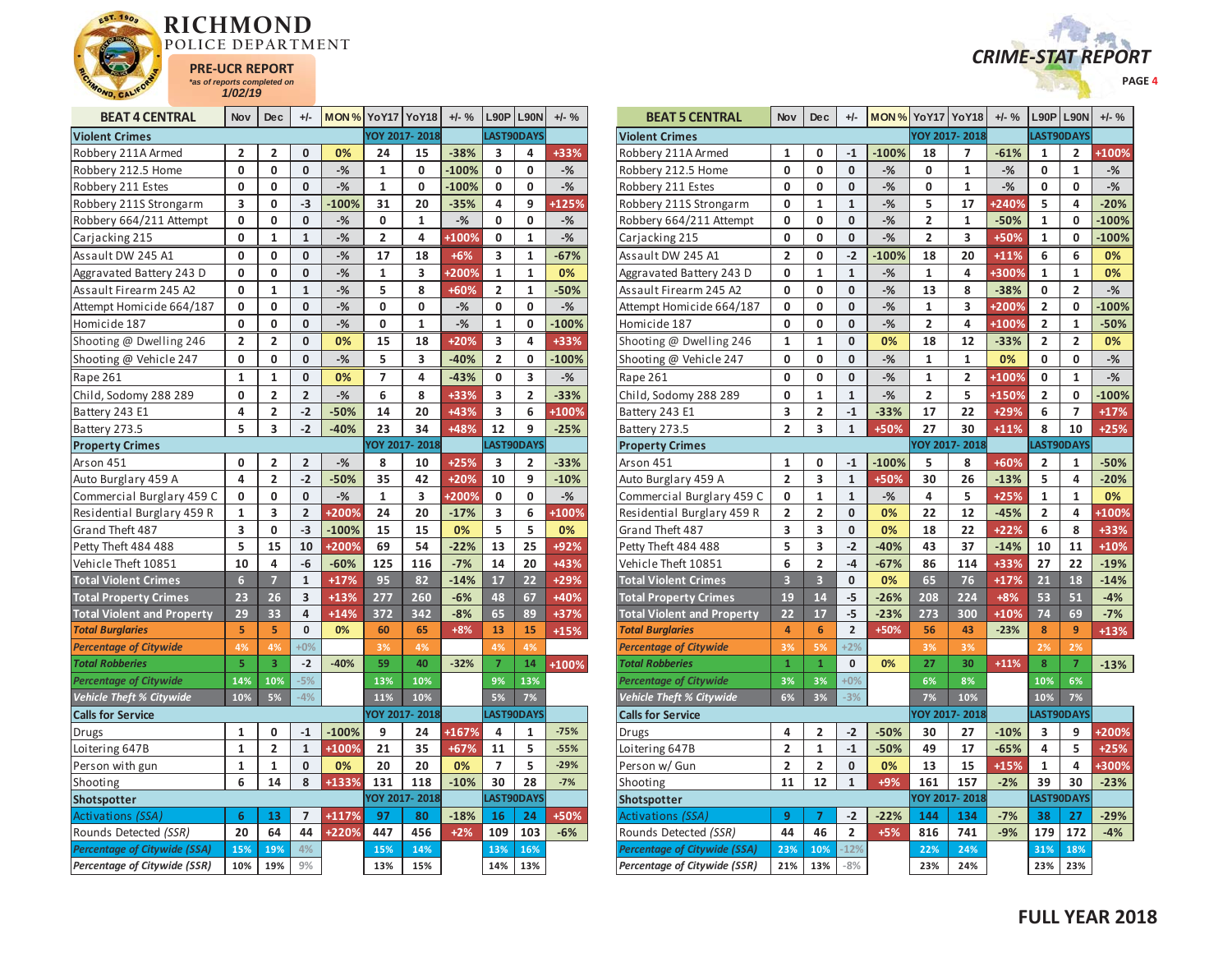



*LAST 90 DAYS* 

| <b>BEAT 6 CENTRAL</b>               | <b>Nov</b>               | <b>Dec</b>              | +/-            | <b>MON % YoY17 YoY18</b> |                |                | $+/-$ % |                | <b>L90P L90N</b>        | $+/-$ % |                      |
|-------------------------------------|--------------------------|-------------------------|----------------|--------------------------|----------------|----------------|---------|----------------|-------------------------|---------|----------------------|
| <b>Violent Crimes</b>               |                          |                         |                |                          |                | YOY 2017-2018  |         |                | LAST90DAYS              |         |                      |
| Robbery 211A Armed                  | 1                        | 1                       | 0              | 0%                       | 18             | 14             | $-22%$  | 5              | 5                       | 0%      | Offenses and Charges |
| Robbery 212.5 Home                  | 0                        | 0                       | 0              | $-$ %                    | $\overline{2}$ | $\overline{2}$ | 0%      | $\overline{2}$ | 0                       | $-100%$ |                      |
| Robbery 211 Estes                   | 1                        | 1                       | 0              | 0%                       | 4              | 4              | 0%      | 1              | $\overline{\mathbf{c}}$ | +100%   |                      |
| Robbery 211S Strongarm              | 3                        | 0                       | $-3$           | $-100%$                  | 25             | 26             | $+4%$   | $\overline{7}$ | 6                       | $-14%$  |                      |
| Robbery 664/211 Attempt             | 0                        | 0                       | 0              | $-$ %                    | 7              | 4              | $-43%$  | $\overline{2}$ | 0                       | $-100%$ |                      |
| Carjacking 215                      | 0                        | 0                       | 0              | $-$ %                    | 5              | 3              | $-40%$  | $\overline{2}$ | 0                       | $-100%$ |                      |
| Assault DW 245 A1                   | 1                        | 2                       | 1              | +100%                    | 23             | 32             | +39%    | 11             | 5                       | $-55%$  |                      |
| Aggravated Battery 243 D            | 0                        | 0                       | 0              | $-$ %                    | 5              | 10             | +100%   | 3              | $\mathbf{1}$            | $-67%$  |                      |
| Assault Firearm 245 A2              | 0                        | 1                       | 1              | $-$ %                    | 17             | 15             | $-12%$  | 6              | 4                       | $-33%$  |                      |
| Attempt Homicide 664/187            | 0                        | 0                       | 0              | $-$ %                    | 1              | 1              | 0%      | 1              | 0                       | $-100%$ |                      |
| Homicide 187                        | 0                        | 0                       | 0              | $-$ %                    | 2              | 1              | $-50%$  | 1              | 0                       | $-100%$ |                      |
| Shooting @ Dwelling 246             | 2                        | 2                       | 0              | 0%                       | 12             | 15             | $+25%$  | 5              | 6                       | $+20%$  |                      |
| Shooting @ Vehicle 247              | 0                        | 0                       | 0              | $-%$                     | 4              | 5              | $+25%$  | $\mathbf{1}$   | 0                       | $-100%$ | CO                   |
| Rape 261                            | 0                        | 0                       | $\bf{0}$       | $-$ %                    | 5              | 4              | $-20%$  | 1              | 0                       | $-100%$ |                      |
| Child, Sodomy 288 289               | 0                        | 0                       | 0              | $-$ %                    | 10             | 6              | $-40%$  | 3              | 0                       | $-100%$ |                      |
| Battery 243 E1                      | $\mathbf 1$              | $\mathbf{1}$            | 0              | 0%                       | 22             | 32             | +45%    | 10             | 3                       | $-70%$  |                      |
| Battery 273.5                       | $\overline{\mathbf{2}}$  | 4                       | $\overline{2}$ | +100%                    | 45             | 35             | $-22%$  | 14             | 10                      | $-29%$  |                      |
| <b>Property Crimes</b>              |                          |                         |                |                          |                | YOY 2017-2018  |         |                | LAST90DAYS              |         |                      |
| Arson 451                           | 1                        | 0                       | $-1$           | $-100%$                  | 8              | 8              | 0%      | 5              | 1                       | $-80%$  |                      |
| Auto Burglary 459 A                 | 4                        | 3                       | $-1$           | $-25%$                   | 86             | 49             | $-43%$  | 16             | 8                       | $-50%$  |                      |
| Commercial Burglary 459 C           | $\mathbf{1}$             | 0                       | $-1$           | $-100%$                  | 8              | 5              | $-38%$  | 3              | $\mathbf{1}$            | $-67%$  |                      |
| Residential Burglary 459 R          | $\mathbf{1}$             | 0                       | $-1$           | $-100%$                  | 24             | 19             | $-21%$  | 1              | 4                       | +300%   |                      |
| Grand Theft 487                     | $\mathbf{1}$             | $\overline{2}$          | $\mathbf{1}$   | +100%                    | 26             | 25             | $-4%$   | 5              | 5                       | 0%      |                      |
| Petty Theft 484 488                 | $\overline{\phantom{a}}$ | 10                      | 3              | +43%                     | 107            | 96             | $-10%$  | 26             | 25                      | $-4%$   |                      |
| Vehicle Theft 10851                 | 6                        | 5                       | $-1$           | $-17%$                   | 127            | 118            | $-7%$   | 20             | 18                      | $-10%$  |                      |
| <b>Total Violent Crimes</b>         | $\overline{6}$           | 5                       | $-1$           | $-17%$                   | 124            | 122            | $-2%$   | 45             | 23                      | $-49%$  |                      |
| <b>Total Property Crimes</b>        | 21                       | 20                      | $-1$           | $-5%$                    | 386            | 320            | $-17%$  | 76             | 62                      | $-18%$  |                      |
| <b>Total Violent and Property</b>   | 27                       | 25                      | $-2$           | $-7%$                    | 510            | 442            | $-13%$  | 121            | 85                      | $-30%$  |                      |
| <b>Total Burglaries</b>             | 6                        | 3                       | $-3$           | $-50%$                   | 118            | 73             | $-38%$  | 20             | 13                      | $-35%$  |                      |
| <b>Percentage of Citywide</b>       | 4%                       | 2%                      | $-2%$          |                          | 7%             | 5%             |         | 6%             | 3%                      |         |                      |
| <b>Total Robberies</b>              | 5                        | $\overline{2}$          | $-3$           | $-60%$                   | 61             | 53             | $-13%$  | 19             | 13                      | $-32%$  |                      |
| <b>Percentage of Citywide</b>       | 14%                      | 6%                      | $-8%$          |                          | 14%            | 14%            |         | 24%            | 12%                     |         |                      |
| Vehicle Theft % Citywide            | 6%                       | 7%                      | $+1%$          |                          | 11%            | 10%            |         | 8%             | 6%                      |         |                      |
| <b>Calls for Service</b>            |                          |                         |                |                          |                | YOY 2017-2018  |         |                | LAST90DAYS              |         |                      |
| Drugs                               | $\overline{\mathbf{c}}$  | $\overline{\mathbf{c}}$ | 0              | 0%                       | 43             | 72             | +67%    | 21             | 10                      | $-52%$  | te St                |
| Loitering 647B                      | 4                        | 5                       | $\mathbf{1}$   | $+25%$                   | 106            | 106            | 0%      | 24             | 20                      | $-17%$  |                      |
| Person w/ Gun                       | 1                        | 2                       | 1              | +100%                    | 28             | 34             | $+21%$  | 10             | 4                       | $-60%$  |                      |
| Shooting                            | 11                       | 17                      | 6              | +55%                     | 150            | 157            | $+5%$   | 38             | 35                      | $-8%$   |                      |
| Shotspotter                         |                          |                         |                |                          |                | YOY 2017-2018  |         |                | LAST90DAYS              |         |                      |
| <b>Activations (SSA)</b>            | 8                        | 12                      | 4              | +50%                     | 72             | 88             | $+22%$  | 23             | 18                      | $-22%$  |                      |
| Rounds Detected (SSR)               | 27                       | 55                      | 28             | +104%                    | 388            | 548            | $+41%$  | 199            | 80                      | $-60%$  |                      |
| <b>Percentage of Citywide (SSA)</b> | 20%                      | 18%                     | $-2%$          |                          | 11%            | 15%            |         | 19%            | 12%                     |         | <b>SP</b>            |
| Percentage of Citywide (SSR)        | 13%                      | 16%                     | 3%             |                          | 11%            | 18%            |         | 26%            | 10%                     |         |                      |



*\*note: District data is allocated by beat boundaries, not assigned beats*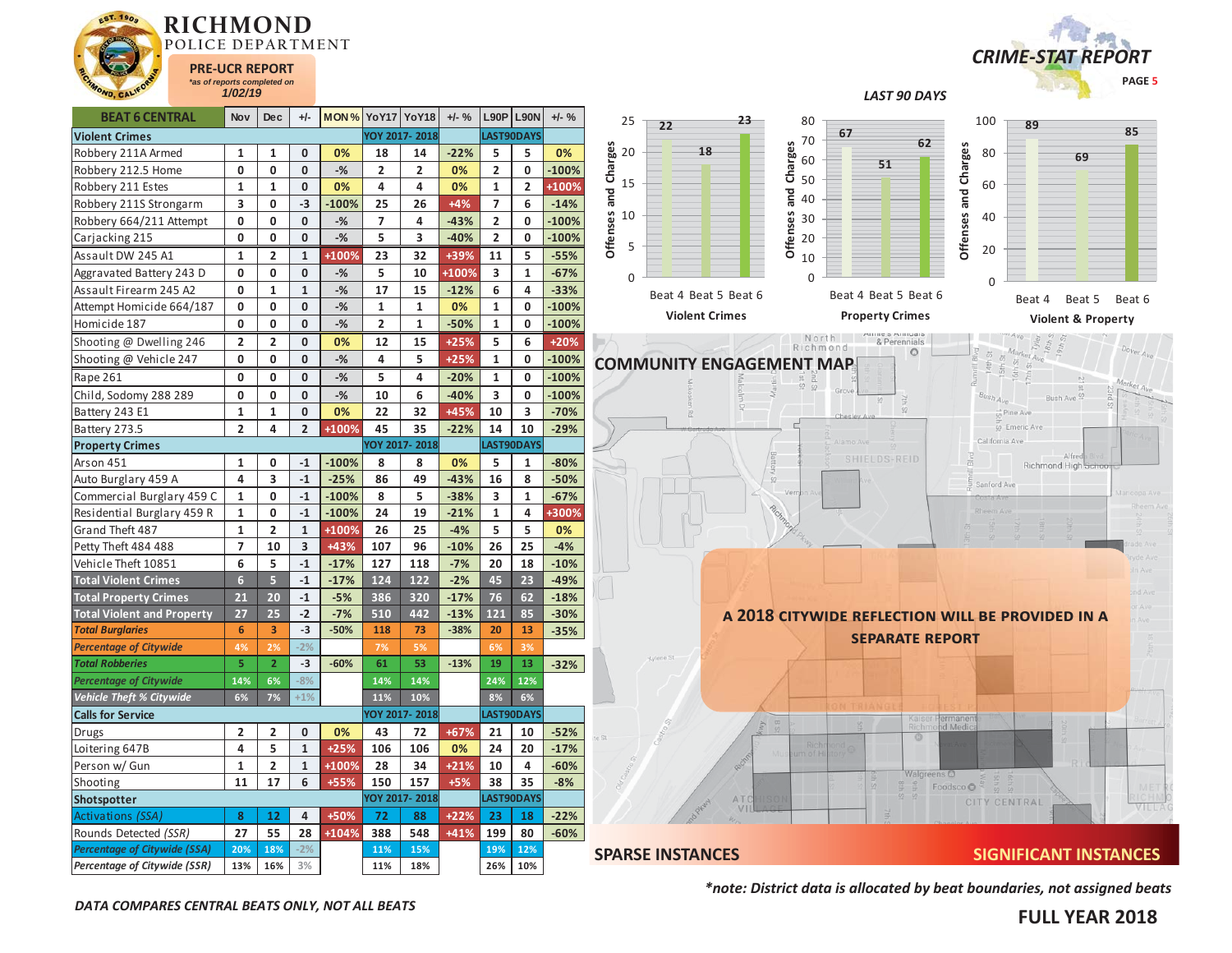



| <b>NORTHERN PART 1 CRIMES</b>     | Jan                     |                         | Feb   Mar   Apr   May   Jun |                         |                         |                         | Jul                     | Aug                     | <b>Sep</b>              |                         | Oct   Nov   Dec         |                         | Month<br>% | 2 year<br>avg                 | <b>SD</b><br>(1SD)      | <b>YTD2017</b>                             | <b>YTD2018</b>      | <b>YTD</b><br>% | <b>YTD</b>              | <b>YTD</b>              | Last 90<br><b>Previous</b> | Last 90<br>Current  | L90<br>% |
|-----------------------------------|-------------------------|-------------------------|-----------------------------|-------------------------|-------------------------|-------------------------|-------------------------|-------------------------|-------------------------|-------------------------|-------------------------|-------------------------|------------|-------------------------------|-------------------------|--------------------------------------------|---------------------|-----------------|-------------------------|-------------------------|----------------------------|---------------------|----------|
| <b>VIOLENT CRIMES</b>             |                         |                         |                             |                         |                         |                         | <b>Monthly</b>          |                         |                         |                         |                         |                         |            |                               |                         | Quantiative statistics Year vs Year        |                     |                 |                         | 12 months vs 12 months  | Last 90 days               |                     |          |
| [211A] Armed Robbery              | 10                      | $\overline{\mathbf{3}}$ | $\overline{4}$              | $\overline{4}$          | 5                       | $\overline{7}$          | 2 <sup>2</sup>          | $\overline{2}$          | $\mathbf{1}$            | $\overline{7}$          | $\overline{3}$          | $5\overline{5}$         | $+67%$     | 5                             | $\overline{2}$          | 58                                         | 48                  | $-17%$          | 75                      | 40                      | 11                         | 11                  | 0%       |
| [212.5] Home Robbery              | $\overline{2}$          | 5                       | $\mathbf{0}$                | $\mathbf{0}$            | $\mathbf{1}$            | $\mathbf{0}$            | $\mathbf{1}$            | $\mathbf{1}$            | $\mathbf{0}$            | $\mathbf{0}$            | $\overline{2}$          | $\mathbf{0}$            | $-100%$    | $\mathbf{1}$                  | $\mathbf{1}$            | $\overline{7}$                             | 13                  | +86%            | 6                       | 6                       | $\overline{2}$             | $\overline{2}$      | 0%       |
| [211E] Estes Robbery              | $\mathbf{0}$            | $\mathbf{1}$            | $\mathbf{0}$                | $\mathbf{1}$            | $\overline{\mathbf{3}}$ | $\mathbf{1}$            | $\mathbf{0}$            | 5 <sup>1</sup>          | $\mathbf{1}$            | 2 <sup>1</sup>          | $\overline{2}$          | $\overline{\mathbf{3}}$ | +50%       | $\mathbf{1}$                  | $\mathbf{1}$            | 12                                         | 17                  | $+42%$          | 16                      | 10                      | 6                          | 5                   | $-17%$   |
| [211S] Strongarm Robbery          | $\overline{\mathbf{3}}$ | $6\phantom{a}$          | 8                           | $\overline{\mathbf{4}}$ | $6\phantom{a}$          | $\overline{7}$          | $\overline{\mathbf{4}}$ | $\overline{\mathbf{4}}$ | $\overline{\mathbf{4}}$ | $\overline{\mathbf{3}}$ | $\overline{\mathbf{4}}$ | 6                       | +50%       | 5                             | $\overline{2}$          | 56                                         | 54                  | $-4%$           | 41                      | 56                      | 15                         | 11                  | $-27%$   |
| [664/211] Attempted Robbery       | 5                       | $\mathbf{1}$            | $\overline{1}$              | $\overline{\mathbf{c}}$ | $\mathbf{1}$            | $\overline{\mathbf{1}}$ | $\mathbf 0$             | $\mathbf 0$             | $\mathbf{0}$            | $\overline{1}$          | $\mathbf{0}$            | $\mathbf{0}$            | $-9/6$     | $\mathbf{1}$                  | $\mathbf{1}$            | 12                                         | 11                  | $-8%$           | 6                       | $\mathbf 2$             | $\mathbf{1}$               | $\mathbf{0}$        | $-100%$  |
| [215] Carjacking                  | $\mathbf{0}$            | $\mathbf{0}$            | $\mathbf{0}$                | $\mathbf{1}$            | $\mathbf{0}$            | $\mathbf 2$             | $\overline{\mathbf{3}}$ | $\mathbf{0}$            | $\mathbf{1}$            | $\mathbf{0}$            | $\overline{\mathbf{3}}$ | $\mathbf{1}$            | $-67%$     | $\mathbf{1}$                  | $\mathbf{1}$            | 9                                          | 13                  | +44%            | 9                       | 9                       | 6                          | 4                   | $-33%$   |
| [245 A1] Assault D. Weapon        | $\mathbf 1$             | $\overline{\mathbf{3}}$ | $6\phantom{1}$              | 9                       | $\mathbf{1}$            | 5                       | $\overline{\mathbf{3}}$ | 9                       | 6                       | 3 <sup>1</sup>          | $\overline{\mathbf{a}}$ | $\overline{\mathbf{3}}$ | $-25%$     | 5                             | 3                       | 43                                         | 62                  | $+44%$          | 45                      | 43                      | 21                         | 13                  | $-38%$   |
| [243 D] Aggravated Battery        | $\mathbf{1}$            | $\mathbf{0}$            | $\mathbf{0}$                | $\mathbf{0}$            | $\mathbf{1}$            | $\overline{\mathbf{3}}$ | $\overline{1}$          | $\mathbf{0}$            | $\mathbf{0}$            | $\mathbf{1}$            | $\mathbf{1}$            | $\overline{2}$          | +100%      | $\mathbf{1}$                  | $\mathbf{1}$            | 14                                         | 11                  | $-21%$          | 13                      | 17                      | 5                          | $\overline{2}$      | $-60%$   |
| [245 A2] Assault with Firearm     | $\mathbf 0$             | $\overline{2}$          | $\overline{2}$              | $\mathbf{1}$            | $\mathbf{1}$            | $\mathbf{0}$            | 5                       | $\mathbf{0}$            | $\mathbf{0}$            | $\mathbf{1}$            | $\mathbf{0}$            | $\mathbf{0}$            | $-%$       | $\mathbf{1}$                  | $\mathbf{1}$            | 13                                         | 12                  | $-8%$           | 10                      | 12                      | 5                          | $\mathbf{1}$        | $-80%$   |
| [664/187] Attempted Homicide      | $\mathbf{0}$            | $\mathbf{0}$            | $\mathbf{0}$                | $\mathbf{0}$            | $\mathbf{0}$            | $\mathbf{0}$            | $\mathbf{0}$            | $\mathbf{1}$            | $\mathbf{1}$            | $\mathbf{0}$            | $\mathbf{1}$            | $\mathbf{0}$            | $-100%$    | $\mathbf 0$                   | $\mathbf{0}$            | 3                                          | 3                   | 0%              | 3                       | 0                       | $\mathbf{1}$               | $\overline{2}$      | +100%    |
| [187] Homicide                    | $\mathbf{0}$            | $\mathbf{0}$            | $\mathbf{0}$                | $\mathbf{0}$            | $\overline{2}$          | $\mathbf{1}$            | $\mathbf{0}$            | $\mathbf{0}$            | $\mathbf{0}$            | $\mathbf{0}$            | $\mathbf{1}$            | $\mathbf{1}$            | 0%         | $\mathbf{0}$                  | $\mathbf{1}$            | 5                                          | 4                   | $-20%$          | 8                       | 5                       | $\mathbf{1}$               | $\mathbf{1}$        | 0%       |
| [246] Shooting @ Dwelling         | $\overline{5}$          | $\mathbf{1}$            | $\mathbf{0}$                | $\mathbf{1}$            | $\mathbf{1}$            | $\mathbf{1}$            | $\mathbf{1}$            | $\overline{2}$          | $\overline{2}$          | $\overline{4}$          | $\overline{\mathbf{3}}$ | $\overline{\mathbf{3}}$ | 0%         | 3                             | $\overline{2}$          | 37                                         | 23                  | $-38%$          | 14                      | 23                      | 5                          | 9                   | +80%     |
| [247] Shooting @ Vehicle          | $\mathbf{1}$            | $\mathbf{1}$            | $\mathbf{0}$                | $\overline{\mathbf{4}}$ | $\mathbf{1}$            | $\mathbf{1}$            | $\mathbf{0}$            | $\mathbf{0}$            | $\mathbf{0}$            | $\overline{0}$          | $\mathbf{0}$            | $\mathbf{0}$            | $-$ %      | $\mathbf{1}$                  | $\mathbf{1}$            | 6                                          | 9                   | +50%            | $\overline{\mathbf{3}}$ | $\overline{\mathbf{3}}$ | $\mathbf{1}$               | $\mathbf{0}$        | $-100%$  |
| [261] Rape                        | $\mathbf{0}$            | $\mathbf{1}$            | $\mathbf 1$                 | $\mathbf{0}$            | $\mathbf{0}$            | $\mathbf 1$             | $\mathbf 1$             | $\mathbf{0}$            | $\mathbf{0}$            | $\mathbf{1}$            | $\mathbf{0}$            | $\overline{\mathbf{3}}$ | $-9/6$     | $\mathbf{1}$                  | $\mathbf{1}$            | 5                                          | 12                  | +140%           | 10                      | 10                      | 3                          | $\overline{7}$      | +133%    |
| [288, 289] Child, Sodomy          | $\mathbf{0}$            | $\mathbf{1}$            | $\mathbf 0$                 | $\mathbf 0$             | $\mathbf{1}$            | $\mathbf{0}$            | $\overline{2}$          | $\mathbf 0$             | $\mathbf{0}$            | $\mathbf 0$             | $\mathbf{1}$            | $\mathbf{1}$            | 0%         | $\mathbf{1}$                  | $\mathbf{1}$            | 11                                         | $\overline{7}$      | $-36%$          | 9                       | 5                       | $\overline{\mathbf{3}}$    | $\mathbf 0$         | $-100%$  |
| [243 E1] Domestic Battery         | $\overline{2}$          | 5                       | $\overline{\mathbf{3}}$     | 5                       | $\overline{\mathbf{4}}$ | $\overline{\mathbf{4}}$ | 10                      | 8                       | $6\overline{6}$         | 5 <sup>1</sup>          | $6\overline{6}$         | 6                       | 0%         | 5                             | $\overline{2}$          | 43                                         | 60                  | +40%            | 60                      | 64                      | 22                         | 17                  | $-23%$   |
| [273.5] Domestic Battery          | 8                       | $6\phantom{1}$          | 8                           | $\overline{5}$          | 11                      | $\overline{\mathbf{3}}$ | 10                      | $\overline{z}$          | 8                       | 11                      | 6                       | 12                      | +100%      | 9                             | $\overline{\mathbf{3}}$ | 106                                        | 85                  | $-20%$          | 91                      | 101                     | 21                         | 24                  | $+14%$   |
| <b>PROPERTY CRIMES</b>            |                         |                         |                             |                         |                         |                         | <b>Monthly</b>          |                         |                         |                         |                         |                         |            |                               |                         | Quantiative statistics Year vs Year        |                     |                 |                         | 12 months vs 12 months  | Last 90 days               |                     |          |
| [451] Arson                       | $\mathbf{1}$            | $\mathbf{1}$            | $\mathbf{1}$                | $\mathbf{0}$            | $\mathbf{1}$            | $\mathbf{0}$            | $\mathbf{0}$            | 1                       | $\mathbf{0}$            | $\mathbf{1}$            | $\mathbf{1}$            | $\overline{2}$          | +100%      | $\mathbf{1}$                  | $\mathbf{1}$            | 11                                         | 9                   | $-18%$          | $\overline{7}$          | 11                      | $\mathbf{1}$               | 3                   | +200%    |
| [459A] Auto Burglary              | 48                      | 41                      | 32                          | 40                      | 53                      | 82                      | 52                      | 55                      | 45                      | 58                      | 45                      | 46                      | $+2%$      | 46                            | 11                      | 456                                        | 552                 | $+21%$          | 355                     | 342                     | 190                        | 147                 | $-23%$   |
| [459C] Commercial Burglary        | $\overline{7}$          | $\overline{7}$          | $\overline{7}$              | $\overline{\mathbf{2}}$ | $\overline{7}$          | $\boldsymbol{6}$        | 5                       | $\overline{2}$          | 8                       | 6                       | 8                       | 6                       | $-25%$     | 6                             | $\overline{2}$          | 69                                         | 63                  | $-9%$           | 75                      | 73                      | 13                         | 22                  | +69%     |
| [459R] Residential Burglary       | 20                      | $\overline{7}$          | 9                           | 9                       | 10                      | 21                      | 15                      | 10                      | 11                      | 22                      | 15                      | 14                      | $-7%$      | 17                            | 6                       | 214                                        | 152                 | $-29%$          | 242                     | 211                     | 46                         | 47                  | $+2%$    |
| [487] Grand Theft                 | 10                      | 6                       | 10                          | 9                       | 6                       | 14                      | 12                      | 11                      | 14                      | 15                      | 21                      | 11                      | $-48%$     | 10                            | 4                       | 98                                         | 128                 | +31%            | 106                     | 116                     | 39                         | 48                  | $+23%$   |
| [484G/488/484] Petty Theft        | 40                      | 36                      | 37                          | 32                      | 38                      | 45                      | $\overline{33}$         | 51                      | 37                      | 36                      | 43                      | 41                      | $-5%$      | 38                            | $\overline{7}$          | 428                                        | 413                 | $-4%$           | 457                     | 385                     | 128                        | 111                 | $-13%$   |
| [10851] Vehicle Theft             | 30                      | 25                      | 44                          | 34                      | 32                      | 42                      | 47                      | 33                      | 29                      | 67                      | 55                      | 44                      | $-20%$     | 41                            | 12                      | 462                                        | 443                 | $-4%$           | 547                     | 543                     | 125                        | 149                 | +19%     |
| <b>Total Violent Crimes</b>       | 22                      | 23                      | 22                          | 22                      | 22                      | 28                      | 22                      | 22                      | 14                      | 19                      | 22                      | 25                      | $+14%$     | 23                            | 5                       | 248                                        | 267                 | $+8%$           | 251                     | 215                     | 80                         | 59                  | $-26%$   |
| <b>Total Property Crimes</b>      | 156                     | 123                     | 140                         | 126                     | 147                     | 210                     | 164                     | 163                     | 144                     | 205                     | 188 164                 |                         | $-13%$     | 159                           | 23                      | 1,738                                      | 1,760               | $+1%$           | 1,789                   | 1,681                   | 542                        | 527                 | $-3%$    |
| <b>Total Violent and Property</b> | 178                     | $\overline{4}$          | 162                         |                         | 69                      | 238                     |                         |                         |                         |                         |                         |                         | $-10%$     | 183                           | 23                      | 1,986                                      | 2,027               | $+2%$           | 2,040                   | 1,896                   | 622                        | 586                 | $-6%$    |
| <b>Total Aggravated Assaults</b>  | $\overline{2}$          | 5                       | 8                           | 10                      | 5                       | $\overline{9}$          | 9                       | 10                      | $\overline{7}$          | 5                       | $\overline{7}$          | 6                       | $-14%$     | 8                             | $\overline{\mathbf{3}}$ | 78                                         | 92                  | +18%            | 79                      | 77                      | 33                         | 19                  | $-42%$   |
| <b>Total Burglaries</b>           | 75                      | 55                      | 48                          | 51                      | 70                      | 109                     | 72                      | 67                      | 64                      | 86                      | 68                      | 66                      | $-3%$      | 68                            | 13                      | 739                                        | 767                 | $+4%$           | 672                     | 626                     | 249                        | 216                 | $-13%$   |
| <b>Total Robberies</b>            | 20                      | 16                      | 13                          | 12                      | 16                      | 18                      | 10                      | 12                      | $\overline{7}$          | 13                      | 14                      | 15                      | $+7%$      | 14                            | $\overline{\mathbf{3}}$ | 154                                        | 156                 | $+1%$           | 153                     | 123                     | 41                         | 33                  | $-20%$   |
|                                   |                         |                         |                             |                         |                         |                         |                         |                         |                         |                         |                         |                         |            |                               |                         |                                            |                     |                 |                         |                         |                            |                     |          |
| <b>CALLS FOR SERVICE</b>          |                         |                         |                             |                         |                         |                         |                         | <b>Monthly</b>          |                         |                         |                         |                         |            | <b>Quantiative statistics</b> |                         |                                            | <b>Year vs Year</b> |                 |                         | 12 months vs 12 months  | Last 90 days               |                     |          |
| Drugs                             | 9                       | 9                       | $\overline{7}$              | 12                      | 6                       | 10                      | $\overline{7}$          | $\mathbf{1}$            | 22                      | 10                      | $\overline{4}$          | 6                       | +50%       | 8                             | 4                       | 75                                         | 94                  | $+25%$          | 88                      | 88                      | 18                         | 36                  | +100%    |
| Loitering 647B                    | 36                      | 19                      | 26                          | 37                      | 12                      | 49                      | 67                      | 47                      | 57                      | 48                      | 43                      | 64                      | +49%       | 30                            | 16                      | 218                                        | 441                 | +102%           | 187                     | 252                     | 163                        | 148                 | $-9%$    |
| Person with gun                   | $\boldsymbol{6}$        | $6\phantom{1}6$         | $5\phantom{a}$              | $\overline{2}$          | 8                       | $\overline{\mathbf{3}}$ | $\overline{\mathbf{4}}$ | 10                      | 8                       | $\boldsymbol{6}$        | 6                       | $\overline{4}$          | $-33%$     | 5                             | $\overline{2}$          | 53                                         | 66                  | $+25%$          | 53                      | 53                      | 17                         | 20                  | +18%     |
| Shooting                          | 21                      | 21                      | 22                          | 28                      | 27                      | 34                      | $\overline{35}$         | 24                      | 19                      | 30                      | 20                      | 34                      | +70%       | 30                            | 8                       | 360                                        | 295                 | $-18%$          | 327                     | 342                     | 93                         | 69                  | $-26%$   |
| <b>SHOTSPOTTER</b>                |                         |                         |                             |                         |                         |                         |                         | <b>Monthly</b>          |                         |                         |                         |                         |            |                               |                         | <b>Quantiative statistics Year vs Year</b> |                     |                 |                         | 12 months vs 12 months  |                            | <b>Last 90 days</b> |          |
| Activations                       | $\overline{\mathbf{3}}$ | $\overline{\mathbf{3}}$ | 11                          | 13                      | $\overline{\mathbf{5}}$ | 5                       | 6                       | $\overline{2}$          | 6                       | 11                      | 5                       | 8                       | +60%       | 9                             | 4                       | 125                                        | 88                  | $-30%$          | 105                     | 103                     | 13                         | 22                  | +69%     |
| Rounds Detected                   | 36                      | 36                      | 28                          | 29                      | 11                      | 21                      | 41                      | 17                      | 31                      | 43                      | 29                      | 28                      | $-3%$      | 43                            | 24                      | 589                                        | 416                 | $-29%$          | 448                     | 438                     | 79                         | 103                 | $+30%$   |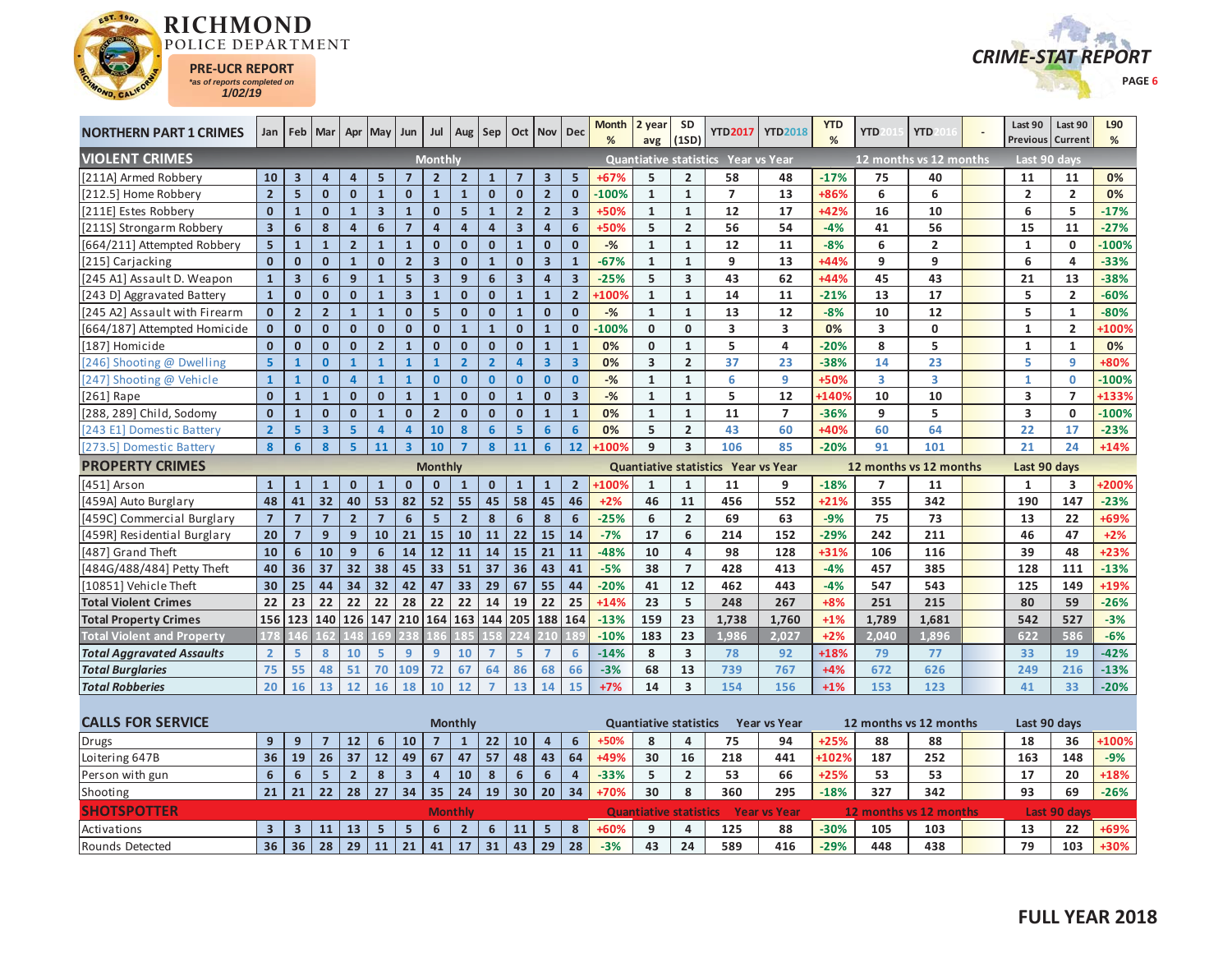



| <b>BEAT 7 NORTHERN</b>              | Nov            | <b>Dec</b>     | $+/-$                   |         | MON% YoY17     | YoY18          | $+/-$ % | L90P           | <b>L90N</b>    | $+/-$ %      | <b>BEAT 8 NORTHERN</b>            | Nov                     | <b>Dec</b>              | +/-                     | <b>MON % Yo Y17</b> |                         | <b>YoY18</b>            | $+/-$ % | L90P                    | <b>L90N</b>             | $+/-$ %      |
|-------------------------------------|----------------|----------------|-------------------------|---------|----------------|----------------|---------|----------------|----------------|--------------|-----------------------------------|-------------------------|-------------------------|-------------------------|---------------------|-------------------------|-------------------------|---------|-------------------------|-------------------------|--------------|
| <b>Violent Crimes</b>               |                |                |                         |         |                | YOY 2017-2018  |         |                | LAST90DAYS     |              | <b>Violent Crimes</b>             |                         |                         |                         |                     |                         | OY 2017-2018            |         | LAST90DAYS              |                         |              |
| Robbery 211A Armed                  | 1              | 3              | $\overline{2}$          | +200%   | 45             | 30             | $-33%$  | 5              | 6              | +20%         | Robbery 211A Armed                | $\overline{2}$          | 2                       | 0                       | 0%                  | 21                      | 22                      | +5%     | 0                       | 9                       | $-%$         |
| Robbery 212.5 Home                  | $\overline{2}$ | $\mathbf{0}$   | $-2$                    | $-100%$ | 4              | 5              | +25%    | $\mathbf{1}$   | $\overline{2}$ | +100%        | Robbery 212.5 Home                | $\mathbf{0}$            | $\mathbf{0}$            | $\mathbf{0}$            | $-$ %               | $\overline{2}$          | $\overline{\mathbf{3}}$ | +50%    | $\mathbf{1}$            | $\mathbf{0}$            | $-100%$      |
| Robbery 211 Estes                   | $\mathbf{1}$   | $\mathbf{1}$   | $\mathbf 0$             | 0%      | 5              | 8              | $-$ %   | 3              | $\overline{2}$ | $-33%$       | Robbery 211 Estes                 | 1                       | $\overline{2}$          | $\mathbf{1}$            | +100%               | 8                       | 12                      | $-$ %   | 3                       | 5                       | $+67%$       |
| Robbery 211S Strongarm              | $\overline{2}$ | 5              | $\overline{3}$          | +150%   | 44             | 45             | $+2%$   | 11             | 8              | $-27%$       | Robbery 211S Strongarm            | $\overline{2}$          | $\mathbf{1}$            | $-1$                    | $-50%$              | 12                      | 14                      | $+17%$  | $\mathbf{1}$            | 5                       | <b>+400%</b> |
| Robbery 664/211 Attempt             | $\mathbf{0}$   | 0              | $\mathbf 0$             | $-$ %   | 10             | $\overline{7}$ | $-30%$  | 0              | $\mathbf 0$    | $-$ %        | Robbery 664/211 Attempt           | 0                       | $\mathbf 0$             | $\mathbf{0}$            | $-$ %               | $\overline{2}$          | $\mathbf{1}$            | $-50%$  | $\mathbf 0$             | 0                       | $-%$         |
| Carjacking 215                      | 3              | $\mathbf{1}$   | $-2$                    | $-67%$  | 10             | 12             | $+20%$  | 4              | $\overline{4}$ | 0%           | Carjacking 215                    | $\mathbf 0$             | $\mathbf 0$             | $\mathbf{0}$            | $-$ %               | $\mathbf 0$             | $\mathbf{1}$            | $-$ %   | $\mathbf 0$             | $\mathbf 0$             | $-$ %        |
| Assault DW 245 A1                   | 4              | 1              | $-3$                    | $-75%$  | 39             | 37             | $-5%$   | 14             | 6              | $-57%$       | Assault DW 245 A1                 | 0                       | $\overline{2}$          | $\overline{2}$          | $-$ %               | 11                      | 18                      | +64%    | 6                       | 3                       | $-50%$       |
| Aggravated Battery 243 D            | $\mathbf{1}$   | 0              | $-1$                    | $-100%$ | 10             | 6              | $-40%$  | $\mathbf{1}$   | $\overline{2}$ | <b>+100%</b> | Aggravated Battery 243 D          | $\mathbf 0$             | $\overline{\mathbf{2}}$ | $\overline{2}$          | $-$ %               | 5                       | 5                       | 0%      | 0                       | $\overline{2}$          | $-$ %        |
| Assault Firearm 245 A2              | $\mathbf{0}$   | $\mathbf{0}$   | $\mathbf 0$             | $-$ %   | 6              | 8              | +33%    | 4              | $\mathbf{1}$   | $-75%$       | Assault Firearm 245 A2            | 0                       | $\mathbf 0$             | $\mathbf{0}$            | $-$ %               | 10                      | 4                       | $-60%$  | $\mathbf{1}$            | $\mathbf{0}$            | $-100%$      |
| Attempt Homicide 664/187            | $\mathbf{1}$   | $\mathbf 0$    | $-1$                    | $-100%$ | $\mathbf{1}$   | $\overline{2}$ | +100%   | $\mathbf{1}$   | $\mathbf{1}$   | 0%           | Attempt Homicide 664/187          | $\mathbf 0$             | $\mathbf 0$             | $\mathbf{0}$            | $-$ %               | $\mathbf{1}$            | $\mathbf{1}$            | 0%      | $\mathbf{1}$            | 0                       | $-100%$      |
| Homicide 187                        | $\mathbf{0}$   | $\mathbf{1}$   | $\mathbf{1}$            | $-$ %   | $\overline{2}$ | $\mathbf{1}$   | $-50%$  | 0              | $\mathbf{1}$   | $-$ %        | Homicide 187                      | $\mathbf{0}$            | $\mathbf 0$             | $\mathbf 0$             | $-$ %               | $\mathbf{1}$            | $\mathbf{1}$            | 0%      | $\mathbf{0}$            | $\mathbf 0$             | $-$ %        |
| Shooting @ Dwelling 246             | $\overline{2}$ | 3              | $\mathbf{1}$            | +50%    | 23             | 16             | $-30%$  | $\overline{2}$ | $\overline{7}$ | <b>+250%</b> | Shooting @ Dwelling 246           | 0                       | 0                       | $\mathbf 0$             | $-$ %               | 17                      | 5                       | $-71%$  | $\overline{2}$          | $\overline{\mathbf{2}}$ | 0%           |
| Shooting @ Vehicle 247              | 0              | 0              | $\mathbf 0$             | $-%$    | 4              | 6              | +50%    | $\mathbf{0}$   | $\mathbf{0}$   | $-$ %        | Shooting @ Vehicle 247            | $\mathbf 0$             | 0                       | $\mathbf{0}$            | $-$ %               | $\overline{2}$          | 3                       | +50%    | $\mathbf{0}$            | 0                       | $-$ %        |
| Rape 261                            | 0              | $\overline{2}$ | $\overline{2}$          | $-$ %   | $\overline{7}$ | 9              | $+29%$  | $\mathbf{1}$   | 4              | +300%        | Rape 261                          | $\mathbf 0$             | $\mathbf 1$             | $\mathbf 1$             | $-$ %               | $\overline{2}$          | $\overline{2}$          | 0%      | $\mathbf{1}$            | $\mathbf 1$             | 0%           |
| Child, Sodomy 288 289               | $\mathbf{1}$   | $\mathbf{0}$   | $-1$                    | $-100%$ | 8              | 5              | $-38%$  | $\mathbf{1}$   | $\mathbf{1}$   | 0%           | Child, Sodomy 288 289             | $\mathbf{0}$            | $\mathbf{1}$            | $\mathbf{1}$            | $-$ %               | $\overline{\mathbf{3}}$ | $\overline{2}$          | $-33%$  | $\mathbf{1}$            | $\mathbf{1}$            | 0%           |
| Battery 243 E1                      | $\mathbf{1}$   | 4              | $\overline{\mathbf{3}}$ | +300%   | 27             | 27             | 0%      | 11             | $\overline{7}$ | $-36%$       | Battery 243 E1                    | 5                       | $\overline{2}$          | $-3$                    | $-60%$              | 17                      | 27                      | +59%    | $\overline{7}$          | 10                      | +43%         |
| Battery 273.5                       | 3              | $\overline{7}$ | $\overline{a}$          | +133%   | 45             | 40             | $-11%$  | 10             | 17             | +70%         | Battery 273.5                     | $\overline{2}$          | 4                       | $\overline{2}$          | +100%               | 62                      | 53                      | $-15%$  | 16                      | 10                      | $-38%$       |
| <b>Property Crimes</b>              |                |                |                         |         |                | OY 2017-2018   |         |                | LAST90DAYS     |              | <b>Property Crimes</b>            |                         |                         |                         |                     |                         | OY 2017-2018            |         | LAST90DAYS              |                         |              |
| Arson 451                           | 0              | $\overline{2}$ | $\overline{2}$          | $-$ %   | 8              | 6              | $-25%$  | 1              | 3              | +200%        | Arson 451                         | $\mathbf{1}$            | $\mathbf 0$             | $-1$                    | $-100%$             | 4                       | 5                       | $+25%$  | 1                       | 1                       | 0%           |
| Auto Burglary 459 A                 | 19             | 23             | $\overline{4}$          | $+21%$  | 195            | 189            | $-3%$   | 30             | 57             | +90%         | Auto Burglary 459 A               | 24                      | 23                      | $\mathbf{-1}$           | $-4%$               | 278                     | 386                     | +39%    | 115                     | 89                      | $-23%$       |
| Commercial Burglary 459 C           | $\overline{2}$ | 3              | $\mathbf{1}$            | +50%    | 44             | 34             | $-23%$  | $\overline{2}$ | 9              | +350%        | Commercial Burglary 459 C         | 4                       | 3                       | $-1$                    | $-25%$              | 26                      | 33                      | $+27%$  | 9                       | 9                       | 0%           |
| Residential Burglary 459 R          | 6              | 8              | $\overline{2}$          | +33%    | 118            | 80             | $-32%$  | 13             | 30             | +131%        | Residential Burglary 459 R        | $\overline{\mathbf{3}}$ | 6                       | $\overline{\mathbf{3}}$ | +100%               | 73                      | 60                      | $-18%$  | 21                      | 12                      | $-43%$       |
| Grand Theft 487                     | $\overline{7}$ | $\overline{2}$ | $-5$                    | $-71%$  | 49             | 62             | $+27%$  | 17             | 18             | +6%          | Grand Theft 487                   | 10                      | 9                       | $-1$                    | $-10%$              | 59                      | 66                      | $+12%$  | 17                      | 24                      | $+41%$       |
| Petty Theft 484 488                 | 20             | 24             | $\overline{a}$          | $+20%$  | 237            | 232            | $-2%$   | 54             | 61             | $+13%$       | Petty Theft 484 488               | 16                      | 15                      | $-1$                    | $-6%$               | 184                     | 188                     | $+2%$   | 52                      | 42                      | $-19%$       |
| Vehicle Theft 10851                 | 33             | 30             | $-3$                    | $-9%$   | 321            | 299            | $-7%$   | 63             | 95             | +51%         | Vehicle Theft 10851               | 17                      | 13                      | $-4$                    | $-24%$              | 145                     | 143                     | $-1%$   | 37                      | 53                      | +43%         |
| <b>Total Violent Crimes</b>         | 16             | 14             | $-2$                    | $-13%$  | 191            | 175            | $-8%$   | 46             | 38             | $-17%$       | <b>Total Violent Crimes</b>       | $\overline{5}$          | 11                      | 6                       | +120%               | 78                      | 86                      | +10%    | 15                      | 26                      | +73%         |
| <b>Total Property Crimes</b>        | 87             | 92             | 5                       | $+6%$   | 972            | 902            | $-7%$   | 180            | 273            | +52%         | <b>Total Property Crimes</b>      | 75                      | 69                      | -6                      | $-8%$               | 769                     | 881                     | +15%    | 252                     | 230                     | $-9%$        |
| <b>Total Violent and Property</b>   | 103            | 106            | $\overline{\mathbf{3}}$ | $+3%$   | 1.163          | 1.077          | $-7%$   | 226            | 311            | +38%         | <b>Total Violent and Property</b> | 80                      | 80                      | $\mathbf{0}$            | 0%                  | 847                     | 967                     | $+14%$  | 267                     | 256                     | $-4%$        |
| <b>Total Burglaries</b>             | 27             | 34             | $\overline{7}$          | $+26%$  | 357            | 303            | $-15%$  | 45             | 96             | +113%        | <b>Total Burglaries</b>           | 31                      | 32                      | $\mathbf{1}$            | $+3%$               | 377                     | 479                     | $+27%$  | 145                     | 110                     | $-24%$       |
| <b>Percentage of Citywide</b>       | 20%            | 26%            | $+6%$                   |         | 20%            | 19%            |         | 13%            | 24%            |              | <b>Percentage of Citywide</b>     | 23%                     | 259                     | $+1%$                   |                     | 22%                     | 30%                     |         | 41%                     | 27%                     |              |
| <b>Total Robberies</b>              | $\overline{9}$ | 10             | $\mathbf{1}$            | $+11%$  | 118            | 107            | $-9%$   | 24             | 22             | $-8%$        | <b>Total Robberies</b>            | 5                       | 5                       | $\mathbf 0$             | 0%                  | 45                      | 53                      | $+18%$  | -5                      | 19                      | +280%        |
| <b>Percentage of Citywide</b>       | 26%            | 32%            | $+7%$                   |         | 27%            | 28%            |         | 30%            | 20%            |              | <b>Percentage of Citywide</b>     | 14%                     | 16%                     | $+2%$                   |                     | 10%                     | 14%                     |         | 6%                      | 17%                     |              |
| Vehicle Theft % Citywide            | 32%            | 41%            | $+8%$                   |         | 27%            | 25%            |         | 24%            | 32%            |              | <b>Vehicle Theft % Citywide</b>   | 17%                     | 18%                     | $+1%$                   |                     | 12%                     | 12%                     |         | 14%                     | 18%                     |              |
| <b>Calls for Service</b>            |                |                |                         |         |                | OY 2017-2018   |         |                | LAST90DAYS     |              | <b>Calls for Service</b>          |                         |                         |                         |                     |                         | OY 2017-2018            |         | <b>LAST90DAYS</b>       |                         |              |
| Drugs                               | 3              | 4              | $\mathbf{1}$            | +33%    | 56             | 93             | +66%    | 21             | 14             | $-33%$       | Drugs                             | $\overline{2}$          | $\mathbf 0$             | $-2$                    | $-100%$             | 23                      | 16                      | $-30%$  | 4                       | 4                       | 0%           |
| Loitering 647B                      | 41             | 60             | 19                      | +46%    | 260            | 487            | +87%    | 167            | 108            | $-35%$       | Loitering 647B                    | $\overline{2}$          | $\overline{\mathbf{3}}$ | $\mathbf{1}$            | +50%                | 12                      | 14                      | $+17%$  | $\overline{\mathbf{3}}$ | 5                       | +67%         |
| Person with gun                     | 5              | 4              | $^{\rm -1}$             | $-20%$  | 32             | 38             | +19%    | 9              | 10             | $+11%$       | Person with gun                   | $\mathbf{1}$            | 0                       | $\mathbf{-1}$           | $-100%$             | 21                      | 31                      | +48%    | 13                      | 6                       | $-54%$       |
| Shooting                            | 10             | 26             | 16                      | +160%   | 231            | 180            | $-22%$  | 51             | 54             | +6%          | Shooting                          | 3                       | 6                       | 3                       | $+100%$             | 112                     | 86                      | $-23%$  | 19                      | 15                      | $-21%$       |
| Shotspotter                         |                |                |                         |         |                | OY 2017-2018   |         |                | LAST90DAYS     |              | Shotspotter                       |                         |                         |                         |                     |                         | OY 2017-2018            |         | LAST90DAYS              |                         |              |
| <b>Activations (SSA)</b>            | 5              | 11             | 6                       | +120%   | 85             | 74             | $-13%$  | 9              | 24             | +167%        | Activations (SSA)                 | $\mathbf{0}$            | $\mathbf{0}$            | 0                       | $-%$                | 47                      | 17                      | $-64%$  | 5                       | 3                       | $-40%$       |
| Rounds Detected (SSR)               | 29             | 63             | 34                      | +117%   | 399            | 385            | $-4%$   | 60             | 126            | +110%        | Rounds Detected (SSR)             | $\mathbf{0}$            | $\mathbf 0$             | 0                       | $-$ %               | 222                     | 66                      | $-70%$  | 29                      | 9                       | -69%         |
| <b>Percentage of Citywide (SSA)</b> | 13%            | 16%            | 4%                      |         | 13%            | 13%            |         | 7%             | 16%            |              | Percentage of Citywide (SSA)      | 0%                      | 0%                      | 0%                      |                     | 7%                      | 3%                      |         | 4%                      | 2%                      |              |
| Percentage of Citywide (SSR)        | 14%            | 18%            | 4%                      |         | 11%            | 12%            |         | 8%             | 16%            |              | Percentage of Citywide (SSR)      | 0%                      | 0%                      | $0\%$                   |                     | 6%                      | 2%                      |         | 4%                      | 1%                      |              |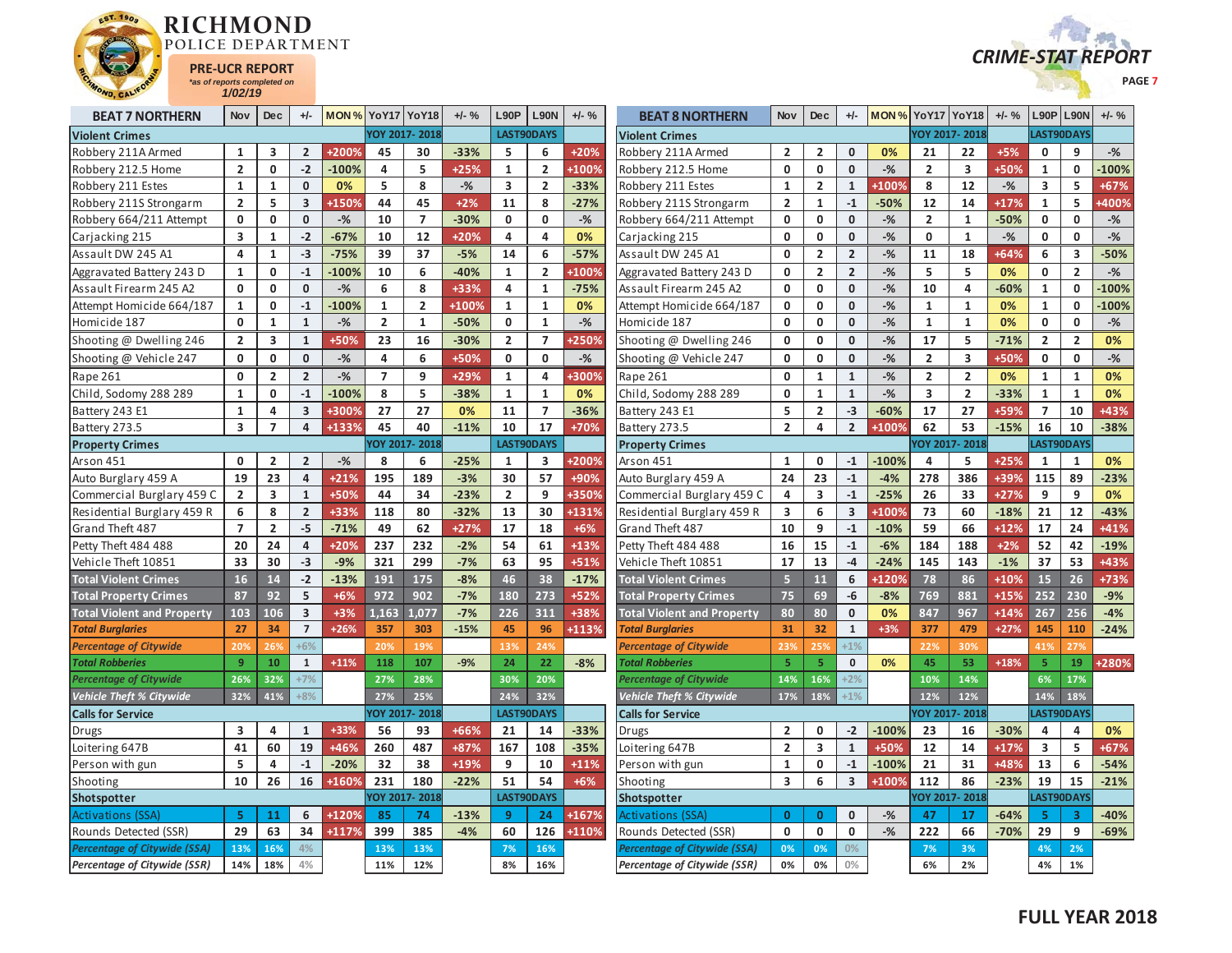



*LAST 90 DAYS* 

| <b>BEAT 9 NORTHERN</b>              | Nov                     | <b>Dec</b>     | $+/-$          | <b>MON % YoY17 YoY18</b> |                |                | $+/-$ %      |                | <b>L90P L90N</b>        | $+/-$ %      | 40             | 38                              | 300                  | 273                                              | 350            | 311                           |
|-------------------------------------|-------------------------|----------------|----------------|--------------------------|----------------|----------------|--------------|----------------|-------------------------|--------------|----------------|---------------------------------|----------------------|--------------------------------------------------|----------------|-------------------------------|
| <b>Violent Crimes</b>               |                         |                |                |                          |                | YOY 2017-2018  |              |                | LAST90DAYS              |              | 35             |                                 |                      | 230                                              | 300            |                               |
| Robbery 211A Armed                  | $\mathbf 0$             | 0              | $\mathbf 0$    | $-%$                     | 0              | $\overline{2}$ | $-%$         | 0              | 0                       | $-%$         | 30             |                                 | 250                  |                                                  |                | 256                           |
| Robbery 212.5 Home                  | $\mathbf{0}$            | $\mathbf 0$    | $\mathbf 0$    | $-$ %                    | $\overline{2}$ | 4              | +100%        | $\mathbf 0$    | $\mathbf 0$             | $-%$         | Charges        | 26                              | Charges<br>200       |                                                  | Charges<br>250 |                               |
| Robbery 211 Estes                   | 0                       | 0              | $\pmb{0}$      | $-%$                     | 0              | $\mathbf 0$    | $-%$         | 0              | $\mathbf 0$             | $-$ %        | 25             |                                 |                      |                                                  | 200            |                               |
| Robbery 211S Strongarm              | 0                       | 0              | $\mathbf 0$    | $-$ %                    | $\overline{2}$ | $\mathbf{1}$   | $-50%$       | 0              | 0                       | $-%$         | and<br>20      |                                 | and<br>150           |                                                  | and<br>150     |                               |
| Robbery 664/211 Attempt             | 0                       | 0              | $\mathbf 0$    | $-$ %                    | 0              | $\overline{2}$ | $-$ %        | $\mathbf 0$    | $\mathbf 0$             | $-$ %        | Offenses<br>15 |                                 | Offenses<br>100      |                                                  | Offenses       |                               |
| Carjacking 215                      | 0                       | $\mathbf{0}$   | $\mathbf 0$    | $-$ %                    | 0              | $\mathbf{1}$   | $-%$         | $\mathbf{0}$   | 0                       | $-$ %        | 10             |                                 |                      | 42                                               | 100            | 44                            |
| Assault DW 245 A1                   | $\mathbf{0}$            | 0              | $\mathbf 0$    | $-$ %                    | 0              | 5              | $-$ %        | 1              | $\mathbf{1}$            | 0%           | 5              |                                 | 50<br>$\overline{2}$ |                                                  | 50             |                               |
| Aggravated Battery 243 D            | 0                       | 0              | $\mathbf{0}$   | $-$ %                    | 0              | $\mathbf{1}$   | $-$ %        | 0              | $\mathbf 0$             | $-$ %        | $\Omega$       |                                 | $\Omega$             |                                                  | $\mathbf{0}$   |                               |
| Assault Firearm 245 A2              | $\mathbf{0}$            | $\mathbf{0}$   | $\mathbf 0$    | $-$ %                    | $\mathbf{1}$   | $\mathbf{0}$   | $-100%$      | $\mathbf{0}$   | $\mathbf{0}$            | $-$ %        |                | Beat 7 Beat 8 Beat 9            |                      | Beat 7 Beat 8 Beat 9                             |                | Beat 7<br>Beat 8<br>Beat 9    |
| Attempt Homicide 664/187            | $\mathbf 0$             | 0              | $\mathbf 0$    | $-$ %                    | 0              | $\mathbf 0$    | $-$ %        | $\mathbf 0$    | 0                       | $-%$         |                |                                 |                      |                                                  |                |                               |
| Homicide 187                        | $\mathbf{1}$            | 0              | $\mathbf{-1}$  | $-100%$                  | $\overline{2}$ | $\mathbf{1}$   | $-50%$       | $\mathbf 0$    | $\mathbf{1}$            | $-$ %        |                | <b>Violent Crimes</b>           |                      | <b>Property Crimes</b>                           |                | <b>Violent &amp; Property</b> |
| Shooting @ Dwelling 246             | $\mathbf{1}$            | 0              | $-1$           | $-100%$                  | 0              | 3              | $-$ %        | 0              | $\mathbf{1}$            | $-$ %        |                |                                 |                      |                                                  |                |                               |
| Shooting @ Vehicle 247              | $\mathbf 0$             | 0              | $\mathbf 0$    | $-$ %                    | 0              | $\mathbf 0$    | $-%$         | 0              | 0                       | $-%$         |                | <b>COMMUNITY ENGAGEMENT MAP</b> |                      |                                                  |                |                               |
| Rape 261                            | $\mathbf 0$             | 0              | $\mathbf 0$    | $-$ %                    | 0              | $\mathbf 0$    | $-$ %        | $\mathbf 0$    | $\mathbf 0$             | $-%$         |                |                                 |                      |                                                  |                |                               |
| Child, Sodomy 288 289               | $\mathbf{0}$            | 0              | $\pmb{0}$      | $-$ %                    | $\mathbf{2}$   | $\overline{2}$ | 0%           | 0              | $\mathbf 0$             | $-$ %        |                |                                 |                      |                                                  |                |                               |
| Battery 243 E1                      | 0                       | 0              | $\mathbf 0$    | $-$ %                    | 3              | 14             | <b>+367%</b> | 6              | 0                       | $-100%$      |                |                                 |                      |                                                  |                |                               |
| Battery 273.5                       | $\mathbf 0$             | $\mathbf{1}$   | $\mathbf{1}$   | $-$ %                    | 8              | 4              | $-50%$       | $\mathbf 0$    | $\mathbf{1}$            | $-$ %        |                |                                 |                      |                                                  |                |                               |
| <b>Property Crimes</b>              |                         |                |                |                          |                | YOY 2017-2018  |              |                | LAST90DAYS              |              |                |                                 |                      |                                                  |                |                               |
| Arson 451                           | $\mathbf 0$             | 0              | $\mathbf 0$    | $-$ %                    | 0              | $\mathbf{1}$   | $-%$         | $\mathbf 0$    | $\mathbf{1}$            | $-$ %        |                |                                 |                      |                                                  |                |                               |
| Auto Burglary 459 A                 | $\mathbf{1}$            | $\mathbf 0$    | $^{\rm -1}$    | $-100%$                  | 26             | 17             | $-35%$       | 8              | $\overline{2}$          | $-75%$       |                |                                 |                      |                                                  |                |                               |
| Commercial Burglary 459 C           | $\overline{2}$          | 0              | $-2$           | $-100%$                  | $\overline{7}$ | $\overline{7}$ | 0%           | 4              | $\overline{2}$          | $-50%$       |                |                                 |                      |                                                  |                |                               |
| Residential Burglary 459 R          | 4                       | 0              | $-4$           | $-100%$                  | 43             | 19             | $-56%$       | $\mathbf{1}$   | 6                       | +500%        |                |                                 |                      |                                                  |                |                               |
| Grand Theft 487                     | 3                       | 0              | $-3$           | $-100%$                  | 4              | 13             | +225%        | 4              | 4                       | 0%           |                |                                 |                      |                                                  |                |                               |
| Petty Theft 484 488                 | 3                       | $\mathbf{1}$   | $-2$           | $-67%$                   | 43             | 45             | $+5%$        | 14             | 11                      | $-21%$       |                |                                 |                      |                                                  |                |                               |
| Vehicle Theft 10851                 | $\overline{\mathbf{3}}$ | $\mathbf{1}$   | $-2$           | $-67%$                   | 33             | 42             | $+27%$       | 11             | 16                      | +45%         |                |                                 |                      |                                                  |                |                               |
| <b>Total Violent Crimes</b>         | $\mathbf{1}$            | $\overline{0}$ | $-1$           | $-100%$                  | 9 <sup>°</sup> | 19             | +111%        | $\mathbf{1}$   | $\overline{2}$          | +100%        |                |                                 |                      |                                                  |                |                               |
| <b>Total Property Crimes</b>        | 16                      | $\overline{2}$ | $-14$          | $-88%$                   | 156            | 144            | $-8%$        | 42             | 42                      | 0%           |                |                                 |                      |                                                  |                |                               |
| <b>Total Violent and Property</b>   | 17                      | $\overline{2}$ | $-15$          | $-88%$                   | 165            | 163            | $-1%$        | 43             | 44                      | $+2%$        |                |                                 |                      | A 2018 CITYWIDE REFLECTION WILL BE PROVIDED IN A |                |                               |
| <b>Total Burglaries</b>             | $\overline{7}$          | $\mathbf{0}$   | $-7$           | $-100%$                  | 76             | 43             | $-43%$       | 13             | 10                      | $-23%$       |                |                                 |                      | <b>SEPARATE REPORT</b>                           |                |                               |
| <b>Percentage of Citywide</b>       | 5%                      | 0%             | $-5%$          |                          | 4%             | 3%             |              | 4%             | 2%                      |              |                |                                 |                      |                                                  |                |                               |
| <b>Total Robberies</b>              | $\overline{0}$          | $\mathbf{0}$   | $\mathbf 0$    | $-$ %                    | $\overline{4}$ | 10             | +150%        | $\overline{0}$ | $\mathbf{0}$            | $-$ %        |                |                                 |                      |                                                  |                |                               |
| Percentage of Citywide              | 0%                      | 0%             | 0%             |                          | 1%             | 3%             |              | 0%             | 0%                      |              |                |                                 |                      |                                                  |                |                               |
| Vehicle Theft % Citywide            | 3%                      | 1%             | $-2%$          |                          | 3%             | 4%             |              | 4%             | 5%                      |              |                |                                 |                      |                                                  |                |                               |
| <b>Calls for Service</b>            |                         |                |                |                          |                | OY 2017-2018   |              |                | LAST90DAYS              |              |                |                                 |                      |                                                  |                |                               |
| Drugs                               | $\mathbf 0$             | $\overline{2}$ | $\overline{2}$ | $-$ %                    | 9              | 12             | +33%         | 5              | $\overline{\mathbf{3}}$ | $-40%$       |                |                                 |                      |                                                  |                |                               |
| Loitering 647B                      | $\mathbf 0$             | 1              | $\mathbf{1}$   | $-$ %                    | 4              | 10             | +150%        | $\mathbf{1}$   | $\overline{\mathbf{3}}$ | <b>+200%</b> |                |                                 |                      |                                                  |                |                               |
| Person with gun                     | 0                       | 0              | $\mathbf 0$    | $-$ %                    | 5              | $\mathbf{1}$   | $-80%$       | $\mathbf 0$    | $\mathbf 0$             | $-$ %        |                |                                 |                      |                                                  |                |                               |
| Shooting                            | $\overline{7}$          | $\overline{2}$ | $-5$           | $-71%$                   | 37             | 44             | +19%         | 8              | 15                      | +88%         |                |                                 |                      |                                                  |                |                               |
| Shotspotter (NO SST SENSORS BEAT 9) |                         |                |                |                          |                | YOY 2017-2018  |              |                | LAST90DAYS              |              |                |                                 |                      |                                                  |                |                               |
| Activations (SSA)                   | $\mathbf 0$             | 0              | $\mathbf 0$    | $-$ %                    | 0              | 0              | $-%$         | 0              | $\mathbf 0$             | $-$ %        |                |                                 |                      |                                                  |                |                               |
| Rounds Detected (SSR)               | $\mathbf 0$             | 0              | $\mathbf 0$    | $-$ %                    | 0              | $\mathbf{0}$   | $-$ %        | $\mathbf{0}$   | 0                       | $-$ %        |                |                                 |                      |                                                  |                |                               |
| Percentage of Citywide (SSA)        | 0%                      | 0%             | 0%             |                          | 0%             | 0%             |              | 0%             | 0%                      |              |                |                                 |                      |                                                  |                |                               |
| <b>Percentage of Citywide (SSR)</b> | 0%                      | 0%             | 0%             |                          | 0%             | 0%             |              | 0%             | 0%                      |              |                | <b>SPARSE INSTANCES</b>         |                      |                                                  |                | <b>SIGNIFICANT INSTANCES</b>  |

*DATA COMPARES NORTHERN BEATS ONLY, NOT ALL BEATS* 

*\*note: District data is allocated by beat boundaries, not assigned beats* 

**FULL YEAR 2018**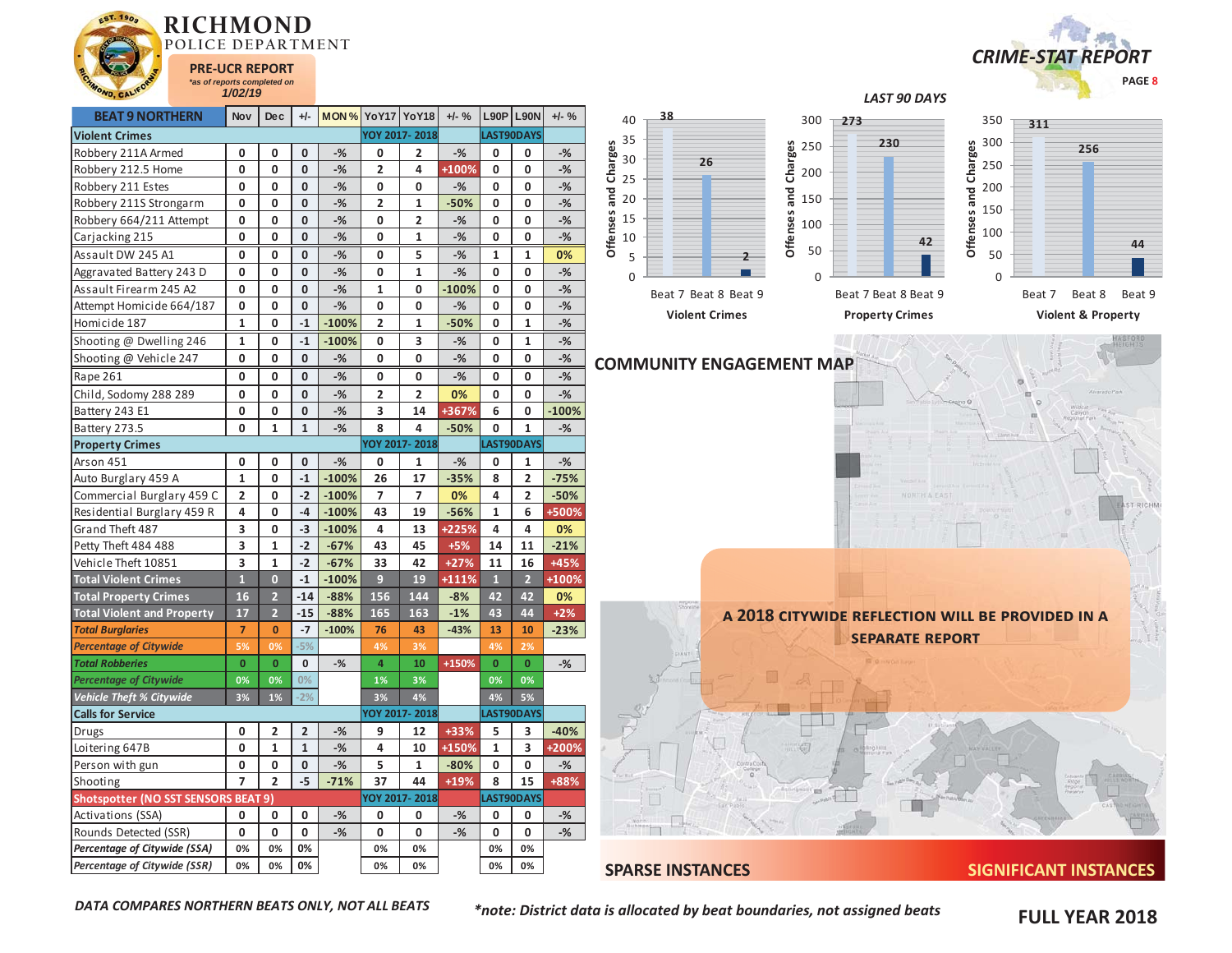



| <b>SOUTHERN PART 1 CRIMES</b>     |                         |                         | Jan   Feb   Mar   Apr   |                         | May                     | Jun                     | Jul                     | Aug                     | Sep                     |                         | Oct   Nov   Dec |                         | <b>Month</b><br>%             | 2 year<br>avg           | <b>SD</b><br>(1SD)      | <b>YTD2017</b>      | <b>YTD2018</b>      | <b>YTD</b><br>% | <b>YTD</b>              | <b>YTD</b>             |        | Last 90<br><b>Previous</b> | Last 90<br>Current  | L90<br>% |
|-----------------------------------|-------------------------|-------------------------|-------------------------|-------------------------|-------------------------|-------------------------|-------------------------|-------------------------|-------------------------|-------------------------|-----------------|-------------------------|-------------------------------|-------------------------|-------------------------|---------------------|---------------------|-----------------|-------------------------|------------------------|--------|----------------------------|---------------------|----------|
| <b>VIOLENT CRIMES</b>             |                         |                         |                         |                         |                         | <b>Monthly</b>          |                         |                         |                         |                         |                 |                         | <b>Quantiative statistics</b> |                         |                         |                     | <b>Year vs Year</b> |                 |                         | 12 months vs 12 months |        | Last 90 days               |                     |          |
| [211A] Armed Robbery              | 6                       | $\overline{\mathbf{3}}$ | $\overline{4}$          | $\mathbf{1}$            | $\overline{4}$          | $\overline{\mathbf{3}}$ | 6                       | $\overline{2}$          | $\mathbf{1}$            | 6                       | $\overline{4}$  | $\overline{4}$          | 0%                            | 4                       | $\overline{2}$          | 47                  | 44                  | $-6%$           | 41                      | 46                     |        | 9                          | 14                  | +56%     |
| [212.5] Home Robbery              | $\mathbf{1}$            | $\mathbf{0}$            | $\mathbf{0}$            | $\mathbf{0}$            | $\mathbf{1}$            | $\mathbf{0}$            | $\mathbf{1}$            | $\mathbf{0}$            | $\mathbf{1}$            | $\mathbf{1}$            | $\mathbf{1}$    | $\mathbf{1}$            | 0%                            | $\mathbf{1}$            | $\mathbf{1}$            | 5                   | $\overline{7}$      | +40%            | 4                       | $\overline{2}$         |        | $\overline{2}$             | 3                   | +50%     |
| [211E] Estes Robbery              | $\mathbf{0}$            | $\mathbf{0}$            | $\mathbf{0}$            | $\mathbf{0}$            | $\mathbf{0}$            | $\mathbf{0}$            | $\mathbf{1}$            | $\mathbf{1}$            | $\mathbf{0}$            | $\overline{2}$          | $\mathbf 0$     | $\mathbf{1}$            | $-%$                          | $\mathbf 0$             | $\mathbf 1$             | 4                   | 5                   | $+25%$          | 13                      | 6                      |        | $\overline{2}$             | 3                   | +50%     |
| [211S] Strongarm Robbery          | $\overline{4}$          | 5                       | $\overline{2}$          | $\mathbf{1}$            | 5                       | 2 <sup>2</sup>          | $\overline{\mathbf{3}}$ | $\overline{2}$          | $\mathbf{0}$            | 5                       | $\overline{4}$  | $\overline{2}$          | $-50%$                        | $\overline{\mathbf{3}}$ | $\overline{2}$          | 42                  | 35                  | $-17%$          | 41                      | 41                     |        | 5                          | 11                  | +120%    |
| [664/211] Attempted Robbery       | $\mathbf{1}$            | $\mathbf{0}$            | $\overline{2}$          | $\mathbf{0}$            | $\mathbf{1}$            | $\mathbf{0}$            | $\mathbf{1}$            | $\mathbf{1}$            | $\mathbf{0}$            | $\mathbf{0}$            | $\mathbf{0}$    | $\mathbf{1}$            | $-$ %                         | $\mathbf{1}$            | $\mathbf{1}$            | 4                   | $\overline{7}$      | $+75%$          | $\overline{2}$          | $\overline{2}$         |        | $\overline{2}$             | $\mathbf{1}$        | $-50%$   |
| [215] Carjacking                  | $\mathbf{1}$            | $\mathbf{1}$            | $\mathbf{0}$            | $\mathbf 0$             | $\mathbf{0}$            | $\mathbf{0}$            | $\mathbf{1}$            | $\mathbf{0}$            | $\mathbf{0}$            | $\mathbf{0}$            | $\mathbf{0}$    | $\mathbf{1}$            | $-%$                          | $\mathbf{1}$            | $\mathbf 1$             | 8                   | 4                   | $-50%$          | 5                       | 6                      |        | $\mathbf{1}$               | $\mathbf{1}$        | 0%       |
| [245 A1] Assault D. Weapon        | $\overline{\mathbf{3}}$ | 5                       | 6                       | $6\phantom{1}$          | $\mathbf 1$             | $\overline{\mathbf{4}}$ | $\overline{\mathbf{3}}$ | 5                       | 4                       | $\overline{7}$          | 6               | $\overline{\mathbf{3}}$ | $-50%$                        | 6                       | $\overline{2}$          | 68                  | 53                  | $-22%$          | 49                      | 33                     |        | 12                         | 16                  | +33%     |
| [243 D] Aggravated Battery        | $\mathbf{0}$            | $\mathbf{0}$            | $\mathbf{0}$            | $\mathbf{1}$            | $\mathbf{0}$            | $\mathbf{0}$            | $\mathbf{1}$            | $\overline{2}$          | $\mathbf{0}$            | $\overline{2}$          | $\mathbf{0}$    | $\mathbf{0}$            | $-$ %                         | $\mathbf{1}$            | $\mathbf{1}$            | 17                  | 6                   | $-65%$          | 11                      | 6                      |        | $\overline{\mathbf{3}}$    | $\overline{2}$      | $-33%$   |
| [245 A2] Assault with Firearm     | $\mathbf{0}$            | $\overline{2}$          | $\overline{2}$          | $\overline{\mathbf{3}}$ | $\mathbf{0}$            | $\mathbf{1}$            | $\mathbf{0}$            | $\overline{4}$          | 2 <sup>2</sup>          | $\mathbf{1}$            | $\mathbf{0}$    | $\overline{\mathbf{3}}$ | $-$ %                         | $\overline{2}$          | $\mathbf{1}$            | 17                  | 18                  | $+6%$           | 30                      | 34                     |        | 6                          | 4                   | $-33%$   |
| [664/187] Attempted Homicide      | $\mathbf{1}$            | $\mathbf{0}$            | $\mathbf{0}$            | $\mathbf{1}$            | $\mathbf{0}$            | $\mathbf{0}$            | $\mathbf{0}$            | $\mathbf{0}$            | $\mathbf{0}$            | $\mathbf{0}$            | $\mathbf{0}$    | $\mathbf{0}$            | $-$ %                         | $\mathbf{0}$            | $\mathbf{0}$            | 3                   | $\overline{2}$      | $-33%$          | $\overline{\mathbf{3}}$ | 3                      |        | $\mathbf{0}$               | 0                   | $-$ %    |
| [187] Homicide                    | $\mathbf{0}$            | $\mathbf{0}$            | $\mathbf{0}$            | $\overline{4}$          | $\mathbf 0$             | $\mathbf{0}$            | $\mathbf{1}$            | $\mathbf{0}$            | $\mathbf{0}$            | $\mathbf{1}$            | $\mathbf{1}$    | $\mathbf 0$             | $-100%$                       | $\mathbf{1}$            | $\mathbf{1}$            | 5                   | $\overline{7}$      | +40%            | 9                       | 12                     |        | 1                          | $\overline{2}$      | +100%    |
| 246] Shooting @ Dwelling          | 3                       | $\overline{\mathbf{3}}$ | $\overline{\mathbf{3}}$ | $\overline{\mathbf{3}}$ | $\overline{7}$          | $\overline{\mathbf{3}}$ | $\overline{1}$          | $\overline{\mathbf{3}}$ | $\overline{2}$          | $\overline{\mathbf{3}}$ | $\overline{2}$  | $\overline{2}$          | 0%                            | $\overline{\mathbf{3}}$ | $\overline{2}$          | 43                  | 35                  | $-19%$          | 37                      | 31                     |        | 6                          | $\overline{7}$      | $+17%$   |
| [247] Shooting @ Vehicle          | $\mathbf{1}$            | $\mathbf{0}$            | $\mathbf{1}$            | $\mathbf{1}$            | $\mathbf{0}$            | $\mathbf{0}$            | $\mathbf{0}$            | $\mathbf{0}$            | $\mathbf{0}$            | $\mathbf{0}$            | $\mathbf{1}$    | $\mathbf{0}$            | $-100%$                       | $\mathbf{1}$            | $\mathbf{1}$            | 12                  | 4                   | $-67%$          | $\overline{2}$          | 5                      |        | $\mathbf{0}$               | 1                   | $-%$     |
| [261] Rape                        | $\mathbf{0}$            | $\mathbf{0}$            | $\mathbf{0}$            | $\overline{\mathbf{3}}$ | $\overline{2}$          | $\mathbf{0}$            | $\overline{2}$          | $\mathbf{0}$            | $\mathbf{0}$            | $\mathbf{0}$            | $\mathbf{0}$    | $\mathbf{1}$            | $-%$                          | $\mathbf{1}$            | $\mathbf 1$             | 6                   | 8                   | +33%            | 10                      | 12                     |        | $\overline{2}$             | $\mathbf{1}$        | $-50%$   |
| [288] Lewd Acts on Child          | $\mathbf{1}$            | $\mathbf{1}$            | $\mathbf{0}$            | $\overline{2}$          | $\mathbf{1}$            | 2 <sup>2</sup>          | $\mathbf{0}$            | $\overline{3}$          | $\mathbf{0}$            | $\overline{3}$          | $\mathbf{0}$    | 2 <sup>1</sup>          | $-$ %                         | $\mathbf{1}$            | $\mathbf{1}$            | 11                  | 15                  | +36%            | 17                      | 4                      |        | $\overline{\mathbf{3}}$    | 5                   | $+67%$   |
| [243 E1] Domestic Battery         | 9                       | 9                       | 5                       | $\overline{2}$          | 11                      | 6                       | $\overline{a}$          | $\overline{3}$          | 6                       | $\overline{\mathbf{3}}$ | 6               | $\overline{9}$          | +50%                          | 6                       | $\overline{\mathbf{3}}$ | 77                  | 73                  | $-5%$           | 62                      | 56                     |        | 13                         | 18                  | +38%     |
| [273.5] Domestic Battery          | $\overline{3}$          | 9                       | 5                       | $\overline{2}$          | 6                       | 8                       | 13                      | 14                      | 9 <sup>°</sup>          | 12                      | 8               | 5                       | $-38%$                        | 10                      | 4                       | 136                 | 94                  | $-31%$          | 115                     | 94                     |        | 36                         | 25                  | $-31%$   |
| <b>PROPERTY CRIMES</b>            |                         |                         |                         |                         |                         | <b>Monthly</b>          |                         |                         |                         |                         |                 |                         | <b>Quantiative statistics</b> |                         |                         | <b>Year vs Year</b> |                     |                 | 12 months vs 12 months  |                        |        | Last 90 days               |                     |          |
| [451] Arson                       | $\mathbf{0}$            | $\mathbf{1}$            | $\overline{2}$          | $\mathbf{0}$            | $\mathbf{0}$            | $\mathbf 0$             | 4                       | $\mathbf{1}$            | $\mathbf{1}$            | $\overline{\mathbf{3}}$ | $\overline{a}$  | $\mathbf{1}$            | $-75%$                        | $\mathbf{1}$            | $\mathbf{1}$            | 11                  | 17                  | +55%            | 11                      | 8                      |        | 6                          | 8                   | +33%     |
| [459A] Auto Burglary              | 27                      | 43                      | 31                      | 22                      | 40                      | 35                      | 22                      | 14                      | 12                      | 24                      | 32              | 39                      | $+22%$                        | 32                      | 10                      | 447                 | 341                 | $-24%$          | 441                     | 340                    |        | 48                         | 95                  | +98%     |
| [459C] Commercial Burglary        | $\overline{\mathbf{3}}$ | $\overline{\mathbf{3}}$ | $\overline{\mathbf{4}}$ | 13                      | $\overline{\mathbf{3}}$ | 6                       | 10                      | 8                       | 6                       | $\overline{\mathbf{3}}$ | $\overline{4}$  | $\overline{\mathbf{4}}$ | 0%                            | 6                       | 3                       | 76                  | 67                  | $-12%$          | 47                      | 41                     |        | 24                         | 11                  | $-54%$   |
| [459R] Residential Burglary       | 14                      | 8                       | 14                      | 15                      | 21                      | 8                       | 16                      | 9 <sup>°</sup>          | 11                      | 12                      | 15              | $\overline{7}$          | $-53%$                        | 12                      | $\overline{4}$          | 128                 | 150                 | $+17%$          | 177                     | 75                     |        | 36                         | 34                  | $-6%$    |
| [487] Grand Theft                 | $\overline{4}$          | 12                      | 8                       | 12                      | 10                      | 6                       | 12                      | $\overline{7}$          | 9                       | 6                       | 13              | 6                       | $-54%$                        | $\overline{7}$          | $\overline{2}$          | 76                  | 105                 | +38%            | 79                      | 55                     |        | 28                         | 25                  | $-11%$   |
| [484G/488/484] Petty Theft        | 26                      | 23                      | 33                      | 26                      | 15                      | 28                      | 29                      | 25                      | 28                      | 36                      | 22              | 26                      | +18%                          | 26                      | 5                       | 310                 | 317                 | $+2%$           | 294                     | 256                    |        | 82                         | 84                  | $+2%$    |
| [10851] Vehicle Theft             | 29                      | 32                      | 38                      | 38                      | 28                      | 21                      | 31                      | 31                      | 32                      | 29                      | 26              | 19                      | $-27%$                        | 29                      | 5                       | 319                 | 354                 | $+11%$          | 314                     | 296                    |        | 94                         | 74                  | $-21%$   |
| <b>Total Violent Crimes</b>       | 18                      | 17                      | 16                      | 22                      | 15                      | 12                      | 20                      | 20                      | 8                       | 28                      | 16              | 19                      | +19%                          | 20                      | 5                       | 237                 | 211                 | $-11%$          | 235                     | 207                    |        | 48                         | 63                  | +31%     |
| <b>Total Property Crimes</b>      | 103                     | 122                     | 130                     | 126                     | 117                     | 104                     | 124                     | 95                      | 99                      | 113                     | 116             | 102                     | $-12%$                        | 114                     | 12                      | 1,367               | 1,351               | $-1%$           | 1,363                   | 1,071                  |        | 318                        | 331                 | $+4%$    |
| <b>Total Violent and Property</b> | 121                     | R                       |                         | 148                     | 132                     |                         | $\overline{44}$         | 15                      |                         |                         |                 | 12                      | $-8%$                         | 134                     | 14                      | 1,604               | 1,562               | $-3%$           | 1,598                   | 1,278                  |        | 366                        | 394                 | $+8%$    |
| <b>Total Aggravated Assaults</b>  | 4                       | $\overline{7}$          | 8                       | 15                      | $\mathbf{1}$            | 5                       | 5                       | 11                      | 6                       | 11                      | $\overline{7}$  | 6                       | $-14%$                        | 9                       | $\overline{4}$          | 110                 | 86                  | $-22%$          | 102                     | 88                     |        | 22                         | 24                  | +9%      |
| <b>Total Burglaries</b>           | 44                      | 54                      | 49                      | 50                      | 64                      | 49                      | 48                      | 31                      | 29                      | 39                      | 51              | 50                      | $-2%$                         | 50                      | 10                      | 651                 | 558                 | $-14%$          | 665                     | 456                    |        | 108                        | 140                 | +30%     |
| <b>Total Robberies</b>            | 13                      | $\overline{9}$          | 8                       | $\overline{2}$          | 11                      | $\overline{5}$          | 13                      | $6\phantom{a}$          | $\overline{2}$          | 14                      | $\overline{9}$  | 10                      | $+11%$                        | 9                       | $\overline{\mathbf{4}}$ | 110                 | 102                 | $-7%$           | 106                     | 103                    |        | 21                         | 33                  | $+57%$   |
|                                   |                         |                         |                         |                         |                         |                         |                         |                         |                         |                         |                 |                         |                               |                         |                         |                     |                     |                 |                         |                        |        |                            |                     |          |
| <b>CALLS FOR SERVICE</b>          |                         |                         |                         |                         |                         | <b>Monthly</b>          |                         |                         |                         |                         |                 |                         | <b>Quantiative statistics</b> |                         |                         | <b>Year vs Year</b> |                     |                 | 12 months vs 12 months  |                        |        | Last 90 days               |                     |          |
| <b>Drugs</b>                      | 8                       | 6                       | 4                       | 6                       | 6                       | 6                       | $\overline{2}$          | $\overline{2}$          | 6                       | 14                      | 9               | 5                       | $-44%$                        | 6                       | 3                       | 66                  | 74                  | $+12%$          | 78                      | 79                     | $+1%$  | 10                         | 28                  | +180%    |
| Loitering 647B                    | 13                      | 9                       | 8                       | 13                      | 13                      | $\boldsymbol{6}$        | 17                      | 8                       | 8                       | 25                      | $\overline{7}$  | 8                       | $+14%$                        | 15                      | 6                       | 213                 | 135                 | $-37%$          | 285                     | 249                    | $-13%$ | 33                         | 40                  | $+21%$   |
| Person with gun                   | 9                       | $6\phantom{1}6$         | $\overline{2}$          | $\overline{4}$          | $\overline{2}$          | $\overline{7}$          | 5                       | $\overline{2}$          | $\overline{\mathbf{3}}$ | 8                       | $\overline{2}$  | 5                       | +150%                         | 5                       | $\overline{\mathbf{3}}$ | 54                  | 55                  | $+2%$           | 44                      | 50                     | $+14%$ | 10                         | 15                  | +50%     |
| Shooting                          | 39                      | 20                      | 22                      | 32                      | 19                      | 27                      | 24                      | 24                      | 16                      | 19                      | 16              | 43                      | +169%                         | 28                      | 10                      | 367                 | 301                 | $-18%$          | 395                     | 419                    | $+6%$  | 64                         | 78                  | $+22%$   |
| <b>SHOTSPOTTER</b>                |                         |                         |                         |                         |                         | <b>Monthly</b>          |                         |                         |                         |                         |                 |                         | <b>Quantiative statistics</b> |                         |                         | <b>Year vs Year</b> |                     |                 | 12 months vs 12 months  |                        |        |                            | <b>Last 90 days</b> |          |
| Activations                       | 24                      | 14                      | 15                      | 19                      | 11                      | 6                       | 10                      | 13                      | 12                      | 15                      | 10              | 25                      | +150%                         | 17                      | 8                       | 211                 | 149                 | $-29%$          | 220                     | 256                    | +16%   | 35                         | 50                  | +43%     |
| Rounds Detected                   | 163                     | 50                      | 75                      | 107                     | 56                      | 51                      | 50                      | 97                      | 44                      | 69                      | 28              | 115                     | +311%                         | 94                      | 66                      | 1.145               | 790                 | $-31%$          | 1.341                   | 1.380                  | $+3%$  | 191                        | 212                 | $+11%$   |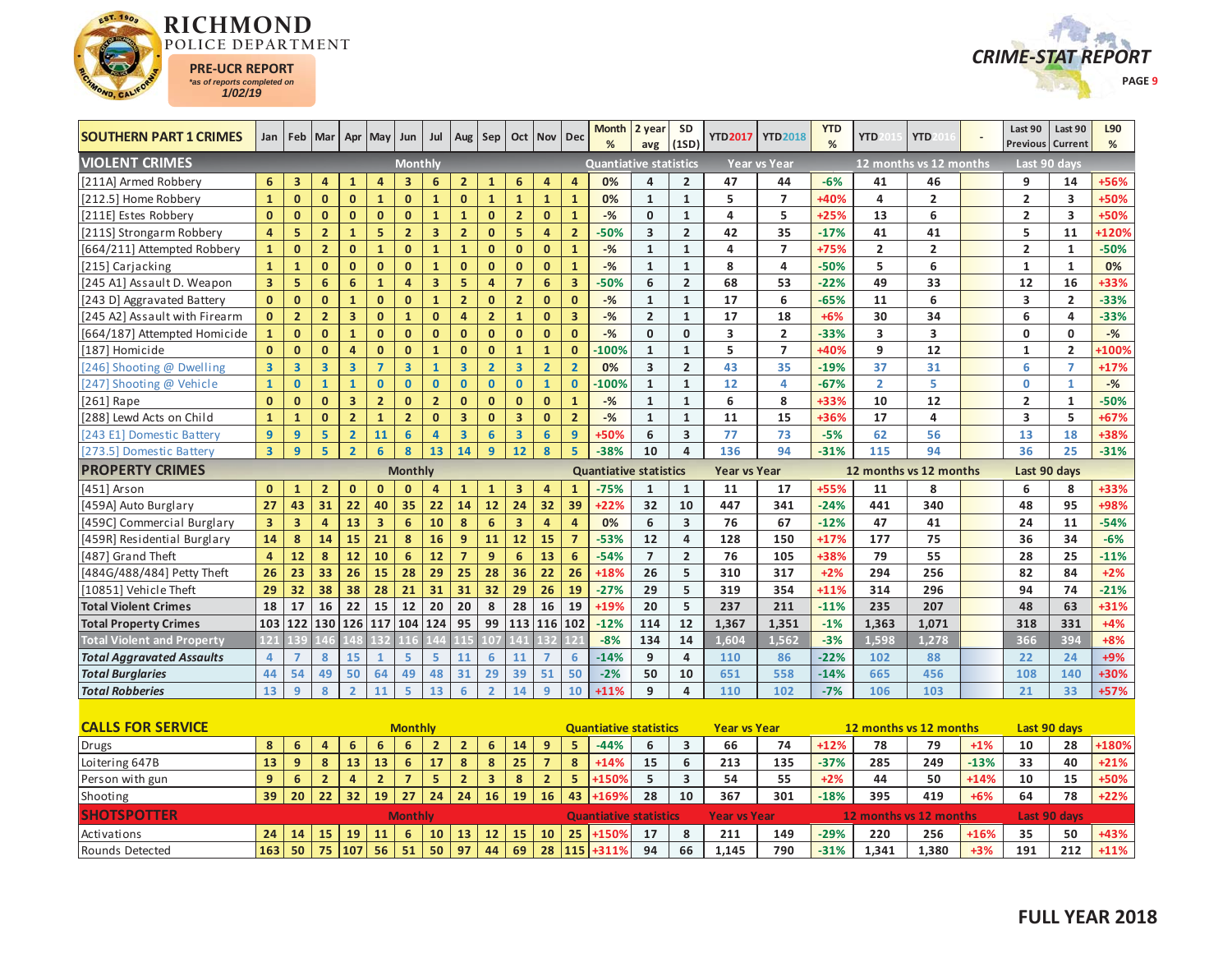



| <b>BEAT 1 SOUTHERN</b>              | <b>Nov</b>     | Dec            | $+/-$                   |                | <b>MON % YoY17 YoY18</b> |                         | $+/-$ % |                | <b>L90P L90N</b> | $+/-$ % |
|-------------------------------------|----------------|----------------|-------------------------|----------------|--------------------------|-------------------------|---------|----------------|------------------|---------|
| <b>Violent Crimes</b>               |                |                |                         |                |                          | YOY 2017-2018           |         |                | LAST90DAYS       |         |
| Robbery 211A Armed                  | 0              | 2              | 2                       | $-%$           | 7                        | 8                       | $+14%$  | 1              | 2                | +100%   |
| Robbery 212.5 Home                  | 0              | 0              | 0                       | $-%$           | 0                        | 0                       | $-%$    | 0              | 0                | $-%$    |
| Robbery 211E Estes                  | 0              | 0              | 0                       | $-$ %          | 2                        | 2                       | 0%      | 1              | 1                | 0%      |
| Robbery 211S Strongarm              | 0              | 0              | 0                       | $-%$           | 13                       | 7                       | $-46%$  | 4              | 1                | $-75%$  |
| Robbery 664/211 Attempt             | 0              | 0              | 0                       | $-%$           | 0                        | 0                       | $-%$    | 0              | 0                | $-%$    |
| Carjacking 215                      | 0              | 0              | 0                       | $-%$           | 4                        | $\mathbf{1}$            | $-75%$  | 0              | 0                | $-$ %   |
| Assault DW 245 A1                   | 1              | 0              | $-1$                    | $-100%$        | 11                       | 15                      | +36%    | 4              | 1                | $-75%$  |
| Aggravated Battery 243 D            | 0              | 0              | 0                       | $-\frac{9}{6}$ | 4                        | $\overline{\mathbf{2}}$ | $-50%$  | 1              | 0                | $-100%$ |
| Assault Firearm 245 A2              | 0              | 0              | 0                       | $-%$           | 3                        | $\mathbf{1}$            | $-67%$  | 1              | 0                | $-100%$ |
| Attempt Homicide 664/187            | 0              | 1              | $\mathbf{1}$            | $-$ %          | 0                        | 2                       | $-%$    | 0              | $\mathbf{1}$     | $-%$    |
| Homicide 187                        | 0              | 0              | 0                       | $-$ %          | 1                        | 0                       | $-100%$ | 0              | 0                | $-$ %   |
| Shooting @ Dwelling 246             | 0              | 0              | 0                       | $-$ %          | 6                        | 3                       | $-50%$  | 2              | 0                | $-100%$ |
| Shooting @ Vehicle 247              | 0              | 0              | 0                       | $-%$           | $\overline{2}$           | 0                       | $-100%$ | 0              | 0                | $-$ %   |
| Rape 261                            | 0              | 0              | 0                       | $-$ %          | 0                        | 3                       | $-%$    | 0              | $\mathbf{1}$     | $-$ %   |
| Child, Sodomy 288 289               | 0              | $\mathbf{1}$   | $\mathbf{1}$            | $-%$           | 5                        | $\overline{7}$          | +40%    | $\overline{2}$ | 1                | $-50%$  |
| Battery 243 E1                      | 3              | 1              | $-2$                    | $-67%$         | 11                       | 16                      | +45%    | 4              | 5                | $+25%$  |
| Battery 273.5                       | $\mathbf{1}$   | $\overline{1}$ | 0                       | 0%             | 23                       | 25                      | $+9%$   | 11             | 5                | $-55%$  |
| <b>Property Crimes</b>              |                |                |                         |                |                          | YOY 2017-2018           |         |                | LAST90DAYS       |         |
| Arson 451                           | 0              | 0              | 0                       | $-$ %          | $\overline{2}$           | 3                       | +50%    | $\overline{2}$ | 0                | $-100%$ |
| Auto Burglary 459 A                 | 6              | 22             | 16                      | +267%          | 87                       | 82                      | $-6%$   | 10             | 34               | $+240%$ |
| Commercial Burglary 459 C           | 3              | $\overline{2}$ | $-1$                    | $-33%$         | 35                       | 23                      | $-34%$  | 8              | 6                | $-25%$  |
| Residential Burglary 459 R          | $\mathbf 1$    | 0              | $-1$                    | $-100%$        | 21                       | 23                      | +10%    | 8              | 2                | $-75%$  |
| Grand Theft 487                     | 1              | 3              | $\overline{2}$          | +200%          | 31                       | 49                      | +58%    | 12             | 9                | $-25%$  |
| Petty Theft 484 488                 | 9              | 5              | $-4$                    | $-44%$         | 108                      | 99                      | $-8%$   | 23             | 21               | $-9%$   |
| Vehicle Theft 10851                 | 6              | 5              | $-1$                    | $-17%$         | 76                       | 103                     | +36%    | 25             | 17               | $-32%$  |
| <b>Total Violent Crimes</b>         | 8              | 7              | $-1$                    | $-13%$         | 50                       | 48                      | $-4%$   | 14             | 8                | $-43%$  |
| <b>Total Property Crimes</b>        | 26             | 37             | 11                      | $+42%$         | 360                      | 382                     | $+6%$   | 88             | 89               | $+1%$   |
| <b>Total Violent and Property</b>   | 34             | 44             | 10                      | +29%           | 410                      | 430                     | $+5%$   | 102            | 97               | $-5%$   |
| <b>Total Burglaries</b>             | 10             | 24             | 14                      | +140%          | 143                      | 128                     | $-10%$  | 26             | 42               | $+62%$  |
| <b>Percentage of Citywide</b>       | 7%             | 18%            | $+11%$                  |                | 8%                       | 8%                      |         | 7%             | 10%              |         |
| <b>Total Robberies</b>              | $\mathbf{0}$   | $\overline{2}$ | $\overline{\mathbf{2}}$ | $-$ %          | 26                       | 18                      | $-31%$  | 6              | 4                | $-33%$  |
| <b>Percentage of Citywide</b>       | 0%             | 6%             | $+6%$                   |                | 6%                       | 5%                      |         | 8%             | 4%               |         |
| <b>Vehicle Theft % Citywide</b>     | 6%             | 7%             | $+1%$                   |                | 6%                       | 9%                      |         | 9%             | 6%               |         |
| <b>Calls for Service</b>            |                |                |                         |                |                          | YOY 2017-2018           |         |                | LAST90DAYS       |         |
| Drugs                               | 5              | 2              | $-3$                    | $-60%$         | 33                       | 37                      | $+12%$  | 6              | 13               | $+117%$ |
| Loitering 647B                      | 4              | 4              | 0                       | 0%             | 143                      | 47                      | $-67%$  | 11             | 17               | +55%    |
| Person with gun                     | 0              | $\mathbf 1$    | 1                       | $-%$           | 4                        | 12                      | +200%   | 3              | 3                | 0%      |
| Shooting                            | $\overline{2}$ | 14             | 12                      | +600%          | 84                       | 72                      | $-14%$  | 14             | 22               | $+57%$  |
| Shotspotter                         |                |                |                         |                |                          | YOY 2017-2018           |         |                | LAST90DAYS       |         |
| Activations (SSA)                   | 1              | 7              | 6                       | +600%          | 27                       | 30                      | $+11%$  | 6              | 10               | $+67%$  |
| Rounds Detected (SSR)               | $\overline{2}$ | 25             | 23                      | +1150%         | 129                      | 116                     | $-10%$  | 19             | 36               | +89%    |
| <b>Percentage of Citywide (SSA)</b> | 3%             | 10%            | 8%                      |                | 4%                       | 5%                      |         | 5%             | 7%               |         |
| Percentage of Citywide (SSR)        | 1%             | 7%             | 6%                      |                | 4%                       | 4%                      |         | 2%             | 5%               |         |

| <b>BEAT 2 SOUTHERN</b>            | Nov            | <b>Dec</b>      | +/-                     | <b>MON % YoY17 YoY18</b> |                |                | $+/-$ % |                         | $L90P$ L90N    | $+/-$ % |
|-----------------------------------|----------------|-----------------|-------------------------|--------------------------|----------------|----------------|---------|-------------------------|----------------|---------|
| <b>Violent Crimes</b>             |                |                 |                         |                          |                | YOY 2017-2018  |         |                         | LAST90DAYS     |         |
| Robbery 211A Armed                | 2              | 0               | $-2$                    | $-100%$                  | 10             | 15             | +50%    | 2                       | 4              | +100%   |
| Robbery 212.5 Home                | 0              | 0               | 0                       | $-%$                     | 1              | 4              | +300%   | 1                       | $\mathbf 1$    | 0%      |
| Robbery 211E Estes                | 0              | $\mathbf{1}$    | $\mathbf{1}$            | $-$ %                    | 0              | 1              | $-$ %   | 0                       | $\mathbf{1}$   | $-%$    |
| Robbery 211S Strongarm            | 2              | $\mathbf{1}$    | $-1$                    | $-50%$                   | 9              | 12             | +33%    | $\mathbf{1}$            | 5              | +400%   |
| Robbery 664/211 Attempt           | 0              | $\mathbf{1}$    | $\mathbf{1}$            | $-%$                     | 1              | 4              | +300%   | $\mathbf{1}$            | $\mathbf{1}$   | 0%      |
| Carjacking 215                    | 0              | 0               | $\mathbf 0$             | $-$ %                    | 1              | $\overline{2}$ | +100%   | $\mathbf{1}$            | 0              | $-100%$ |
| Assault DW 245 A1                 | $\overline{2}$ | $\overline{2}$  | 0                       | 0%                       | 12             | 17             | $+42%$  | 4                       | 4              | 0%      |
| Aggravated Battery 243 D          | 0              | 0               | 0                       | $-$ %                    | 4              | 4              | 0%      | 1                       | $\overline{2}$ | +100%   |
| Assault Firearm 245 A2            | 0              | 1               | $\mathbf{1}$            | $-%$                     | $\overline{7}$ | 6              | $-14%$  | $\mathbf{1}$            | $\overline{2}$ | +100%   |
| Attempt Homicide 664/187          | 0              | 0               | 0                       | $-%$                     | 1              | 0              | $-100%$ | 0                       | 0              | $-%$    |
| Homicide 187                      | 0              | 0               | 0                       | $-%$                     | 2              | 1              | $-50%$  | 0                       | 0              | $-%$    |
| Shooting @ Dwelling 246           | 1              | 1               | 0                       | 0%                       | 14             | 13             | $-7%$   | 1                       | 3              | +200%   |
| Shooting @ Vehicle 247            | 0              | 0               | $\mathbf 0$             | $-$ %                    | 4              | 1              | $-75%$  | 0                       | 0              | $-$ %   |
| Rape 261                          | 0              | 1               | $\mathbf{1}$            | $-%$                     | 2              | 3              | +50%    | 0                       | 1              | $-%$    |
| Child, Sodomy 288 289             | 0              | 0               | 0                       | $-%$                     | 2              | 2              | 0%      | 0                       | $\overline{2}$ | $-%$    |
| Battery 243 E1                    | 3              | $\mathbf 1$     | $-2$                    | $-67%$                   | 21             | 13             | $-38%$  | $\overline{2}$          | 5              | +150%   |
| Battery 273.5                     | 4              | 2               | $-2$                    | $-50%$                   | 37             | 29             | $-22%$  | 9                       | 7              | $-22%$  |
| <b>Property Crimes</b>            |                |                 |                         |                          |                | YOY 2017-2018  |         |                         | LAST90DAYS     |         |
| Arson 451                         | 3              | 0               | -3                      | $-100%$                  | 1              | 5              | +400%   | 0                       | 5              | $-%$    |
| Auto Burglary 459 A               | 2              | 4               | 2                       | +100%                    | 42             | 28             | $-33%$  | 4                       | 7              | $+75%$  |
| Commercial Burglary 459 C         | $\mathbf{1}$   | 1               | 0                       | 0%                       | 8              | 12             | +50%    | 5                       | 2              | $-60%$  |
| Residential Burglary 459 R        | 2              | 1               | $-1$                    | $-50%$                   | 18             | 29             | $+61%$  | 11                      | 6              | $-45%$  |
| Grand Theft 487                   | 2              | 0               | $-2$                    | $-100%$                  | 7              | 13             | +86%    | 5                       | 3              | $-40%$  |
| Petty Theft 484 488               | 3              | 8               | 5                       | +167%                    | 49             | 98             | +100%   | 24                      | 29             | $+21%$  |
| Vehicle Theft 10851               | 7              | 9               | $\overline{\mathbf{c}}$ | $+29%$                   | 77             | 105            | +36%    | 30                      | 28             | $-7%$   |
| <b>Total Violent Crimes</b>       | $\overline{6}$ | $\overline{7}$  | $\mathbf{1}$            | $+17%$                   | 52             | 71             | +37%    | 12                      | 23             | +92%    |
| <b>Total Property Crimes</b>      | 20             | 23              | 3                       | $+15%$                   | 202            | 290            | $+44%$  | 79                      | 80             | $+1%$   |
| <b>Total Violent and Property</b> | 26             | 30              | 4                       | $+15%$                   | 254            | 361            | $+42%$  | 91                      | 103            | $+13%$  |
| <b>Total Burglaries</b>           | 5              | $6\phantom{1}6$ | $\mathbf 1$             | $+20%$                   | 68             | 69             | $+1%$   | 20                      | 15             | $-25%$  |
| <b>Percentage of Citywide</b>     | 4%             | 5%              | $+1%$                   |                          | 4%             | 4%             |         | 6%                      | 4%             |         |
| <b>Total Robberies</b>            | 4              | 3               | $-1$                    | $-25%$                   | 22             | 38             | +73%    | 6                       | 12             | +100%   |
| <b>Percentage of Citywide</b>     | 11%            | 10%             | $-2%$                   |                          | 5%             | 10%            |         | 8%                      | 11%            |         |
| Vehicle Theft % Citywide          | 7%             | 12%             | $+5%$                   |                          | 6%             | 9%             |         | 11%                     | 9%             |         |
| <b>Calls for Service</b>          |                |                 |                         |                          |                | YOY 2017-2018  |         |                         | LAST90DAYS     |         |
| Drugs                             | 5              | 1               | $-4$                    | $-80%$                   | 27             | 22             | $-19%$  | 4                       | 7              | $+75%$  |
| Loitering 647B                    | 3              | $\overline{2}$  | $-1$                    | $-33%$                   | 32             | 24             | $-25%$  | 4                       | 8              | +100%   |
| Person with gun                   | 2              | 1               | $-1$                    | $-50%$                   | 27             | 10             | $-63%$  | $\overline{\mathbf{2}}$ | 4              | +100%   |
| Shooting                          | 9              | 3               | -6                      | $-67%$                   | 131            | 80             | $-39%$  | 18                      | 17             | $-6%$   |
| Shotspotter                       |                |                 |                         |                          |                | YOY 2017-2018  |         |                         | LAST90DAYS     |         |
| <b>Activations (SSA)</b>          | 3              | 12              | 9                       | +300%                    | 114            | 66             | $-42%$  | 11                      | 23             | +109%   |
| Rounds Detected (SSR)             | 6              | 57              | 51                      | +850%                    | 666            | 276            | $-59%$  | 63                      | 107            | +70%    |
| Percentage of Citywide (SSA)      | 8%             | 18%             | 10%                     |                          | 17%            | 12%            |         | 9%                      | 15%            |         |
| Percentage of Citywide (SSR)      | 3%             | 17%             | 14%                     |                          | 19%            | 9%             |         | 8%                      | 14%            |         |